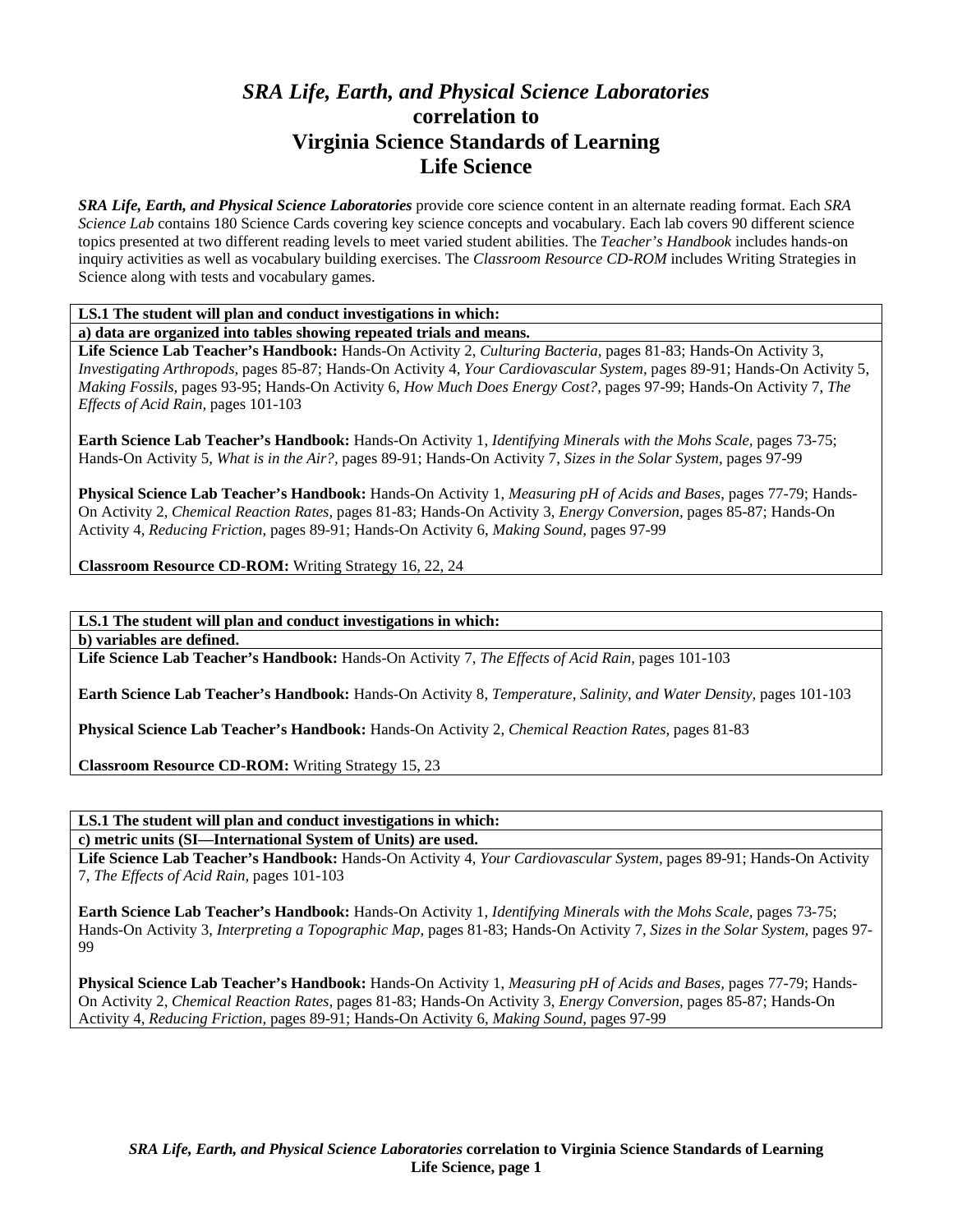**d) models are constructed to illustrate and explain phenomena.** 

**Life Science Lab Teacher's Handbook:** Hands-On Activity 4, *Your Cardiovascular System,* pages 89-91; Hands-On Activity 5, *Making Fossils,* pages 93-95; Hands-On Activity 6, *How Much Does Energy Cost?,* pages 97-99

**Earth Science Lab Teacher's Handbook:** Hands-On Activity 2, *Plate Boundaries in Action,* pages 77-79; Hands-On Activity 6, *Modeling a Tornado,* pages 93-95; Hands-On Activity 7, *Sizes in the Solar System,* pages 97-99

**Physical Science Lab Teacher's Handbook:** Hands-On Activity 5, *Making a Potato Battery,* pages 93-95; Hands-On Activity 6, *Making Sound,* pages 97-99

**Classroom Resource CD-ROM:** Writing Strategy 20

# **LS.1 The student will plan and conduct investigations in which:**

**e) sources of experimental error are identified.** 

**Life Science Lab Teacher's Handbook:** Hands-On Activity 1, *Examining Cells,* pages 77-79; Hands-On Activity 2, *Culturing Bacteria,* pages 81-83; Hands-On Activity 3, *Investigating Arthropods,* pages 85-87; Hands-On Activity 4, *Your Cardiovascular System,* pages 89-91; Hands-On Activity 5, *Making Fossils,* pages 93-95; Hands-On Activity 6, *How Much Does Energy Cost?,* pages 97-99; Hands-On Activity 7, *The Effects of Acid Rain,* pages 101-103

**Earth Science Lab Teacher's Handbook:** Hands-On Activity 1, *Identifying Minerals with the Mohs Scale,* pages 73-75; Hands-On Activity 2, *Plate Boundaries in Action,* pages 77-79; Hands-On Activity 3, *Interpreting a Topographic Map,* pages 81-83; Hands-On Activity 4, *Using Sound Waves,* pages 85-87; Hands-On Activity 5, *What is in the Air?,* pages 89-91; Hands-On Activity 6, *Modeling a Tornado,* pages 93-95; Hands-On Activity 7, *Sizes in the Solar System,* pages 97-99; Hands-On Activity 8, *Temperature, Salinity, and Water Density,* pages 101-103

**Physical Science Lab Teacher's Handbook:** Hands-On Activity 1, *Measuring pH of Acids and Bases,* pages 77-79; Hands-On Activity 2, *Chemical Reaction Rates,* pages 81-83; Hands-On Activity 3, *Energy Conversion,* pages 85-87; Hands-On Activity 4, *Reducing Friction,* pages 89-91; Hands-On Activity 5, *Making a Potato Battery,* pages 93-95; Hands-On Activity 6, *Making Sound,* pages 97-99

**LS.1 The student will plan and conduct investigations in which: f) dependent variables, independent variables, and constants are identified.** 

**Life Science Lab Teacher's Handbook:** Hands-On Activity 7, *The Effects of Acid Rain,* pages 101-103

**Earth Science Lab Teacher's Handbook:** Hands-On Activity 8, *Temperature, Salinity, and Water Density,* pages 101-103

**Physical Science Lab Teacher's Handbook:** Hands-On Activity 2, *Chemical Reaction Rates,* pages 81-83

**Classroom Resource CD-ROM:** Writing Strategy 15, 23

**LS.1 The student will plan and conduct investigations in which:** 

**g) variables are controlled to test hypotheses, and trials are repeated.** 

**Life Science Lab Teacher's Handbook:** Hands-On Activity 7, *The Effects of Acid Rain,* pages 101-103

**Earth Science Lab Teacher's Handbook:** Hands-On Activity 8, *Temperature, Salinity, and Water Density,* pages 101-103

**Physical Science Lab Teacher's Handbook:** Hands-On Activity 2, *Chemical Reaction Rates,* pages 81-83

**Classroom Resource CD-ROM:** Writing Strategy 15, 23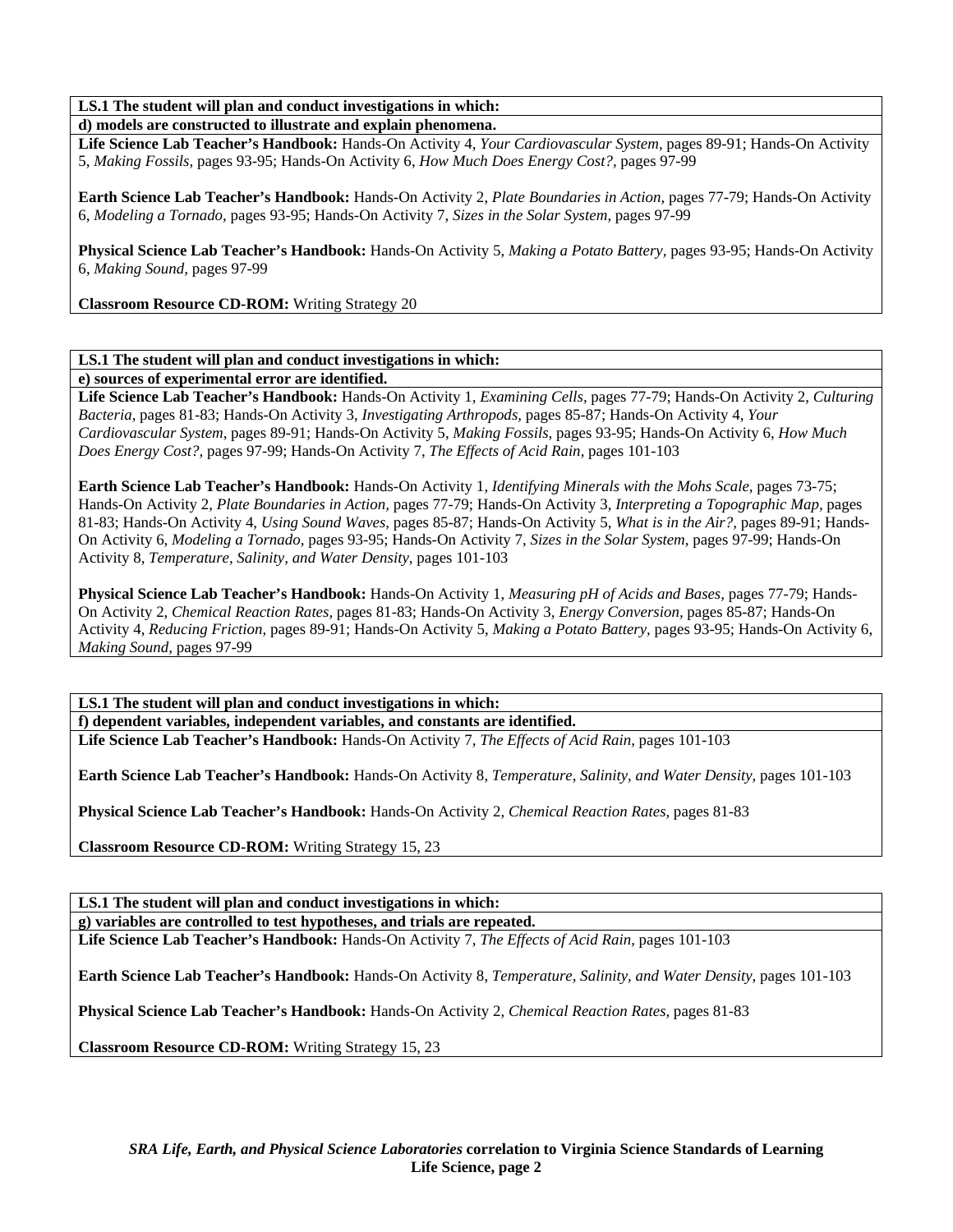**h) continuous line graphs are constructed, interpreted, and used to make predictions.** 

This concept is not covered.

## **LS.1 The student will plan and conduct investigations in which:**

**i) interpretations from a set of data are evaluated and defended.** 

**Life Science Lab Teacher's Handbook:** Hands-On Activity 3, *Investigating Arthropods,* pages 85-87; Hands-On Activity 7, *The Effects of Acid Rain,* pages 101-103

**Earth Science Lab Teacher's Handbook:** Hands-On Activity 1, *Identifying Minerals with the Mohs Scale,* pages 73-75; Hands-On Activity 3, *Interpreting a Topographic Map,* pages 81-83; Hands-On Activity 5, *What is in the Air?,* pages 89-91; Hands-On Activity 8, *Temperature, Salinity, and Water Density,* pages 101-103

**Physical Science Lab Teacher's Handbook:** Hands-On Activity 1, *Measuring pH of Acids and Bases,* pages 77-79; Hands-On Activity 2, *Chemical Reaction Rates,* pages 81-83; Hands-On Activity 3, *Energy Conversion,* pages 85-87; Hands-On Activity 6, *Making Sound,* pages 97-99

**Classroom Resource CD-ROM:** Writing Strategy 22, 24

**LS.1 The student will plan and conduct investigations in which:** 

**j) an understanding of the nature of science is developed and reinforced.** 

**Life Science Lab Teacher's Handbook:** Hands-On Activity 1, *Examining Cells,* pages 77-79; Hands-On Activity 2, *Culturing Bacteria,* pages 81-83; Hands-On Activity 3, *Investigating Arthropods,* pages 85-87; Hands-On Activity 4, *Your Cardiovascular System,* pages 89-91; Hands-On Activity 5, *Making Fossils,* pages 93-95; Hands-On Activity 6, *How Much Does Energy Cost?,* pages 97-99; Hands-On Activity 7, *The Effects of Acid Rain,* pages 101-103

**Earth Science Lab Teacher's Handbook:** Hands-On Activity 1, *Identifying Minerals with the Mohs Scale,* pages 73-75; Hands-On Activity 2, *Plate Boundaries in Action,* pages 77-79; Hands-On Activity 3, *Interpreting a Topographic Map,* pages 81-83; Hands-On Activity 4, *Using Sound Waves,* pages 85-87; Hands-On Activity 5, *What is in the Air?,* pages 89-91; Hands-On Activity 6, *Modeling a Tornado,* pages 93-95; Hands-On Activity 7, *Sizes in the Solar System,* pages 97-99; Hands-On Activity 8, *Temperature, Salinity, and Water Density,* pages 101-103

**Physical Science Lab Teacher's Handbook:** Hands-On Activity 1, *Measuring pH of Acids and Bases,* pages 77-79; Hands-On Activity 2, *Chemical Reaction Rates,* pages 81-83; Hands-On Activity 3, *Energy Conversion,* pages 85-87; Hands-On Activity 4, *Reducing Friction,* pages 89-91; Hands-On Activity 5, *Making a Potato Battery,* pages 93-95; Hands-On Activity 6, *Making Sound,* pages 97-99

LS.2 The student will investigate and understand that all living things are composed of cells. Key concepts include: **a) cell structure and organelles (cell membrane, cell wall, cytoplasm, vacuole, mitochondrion, endoplasmic reticulum, nucleus, and chloroplast).** 

**Life Science Lab, Level A: Cards 6, 7, 8, 9, 10 Life Science Lab, Level B: Cards 6, 7, 8, 9, 10 Life Science Lab Teacher's Handbook:** Hands-On Activity 1, *Examining Cells,* pages 77-79

LS.2 The student will investigate and understand that all living things are composed of cells. Key concepts include: **b) similarities and differences between plant and animal cells.** 

Life Science Lab, Level A: Cards 6, 7, 9

Life Science Lab, Level B: Cards 6, 7, 9

**Life Science Lab Teacher's Handbook:** Hands-On Activity 1, *Examining Cells,* pages 77-79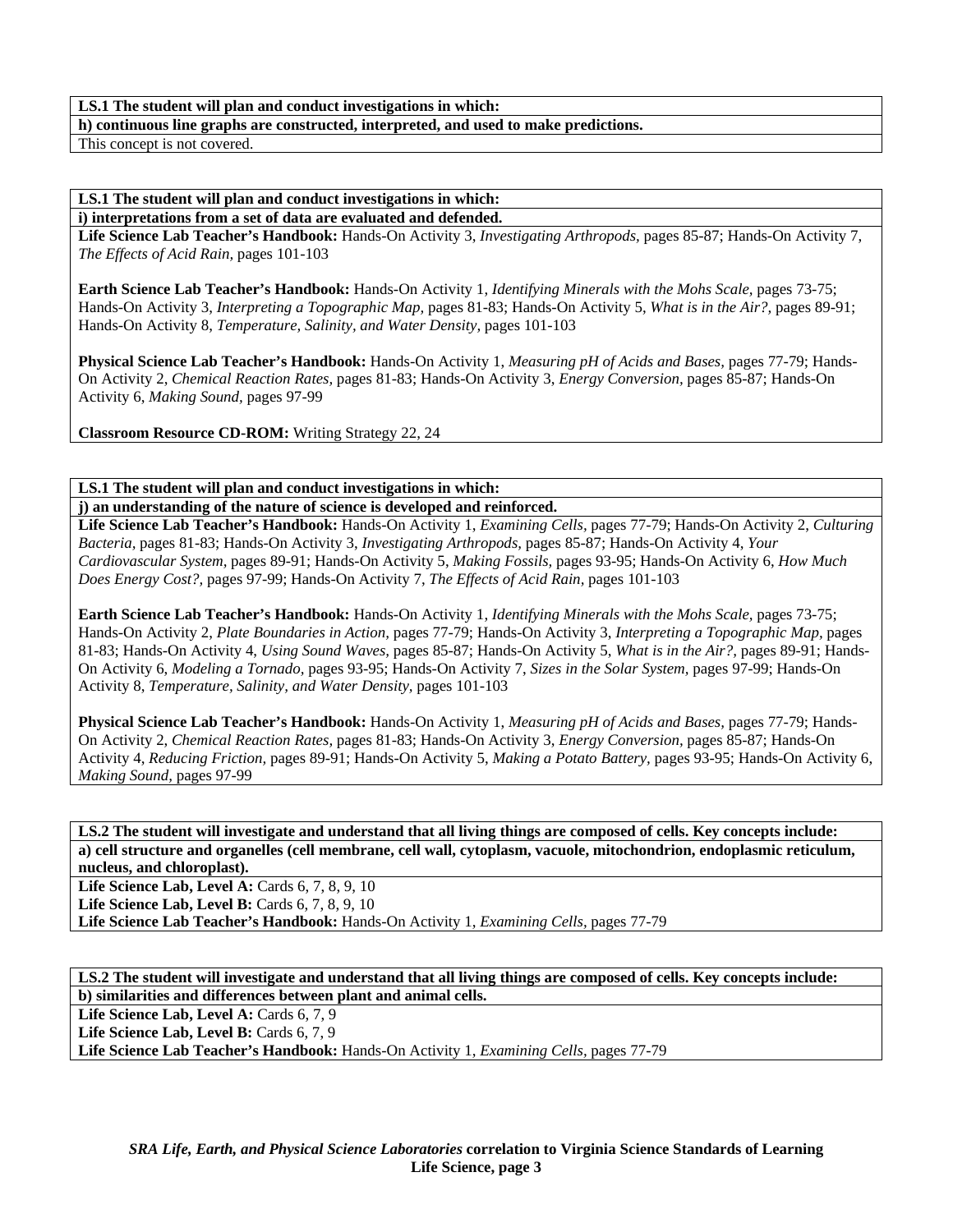LS.2 The student will investigate and understand that all living things are composed of cells. Key concepts include: **c) development of cell theory.**  Life Science Lab, Level A: Card 5 Life Science Lab, Level B: Card 5

LS.2 The student will investigate and understand that all living things are composed of cells. Key concepts include: **d) cell division (mitosis and meiosis). Life Science Lab, Level A: Cards 10, 60, 61 Life Science Lab, Level B:** Cards 10, 60, 61

**LS.3 The student will investigate and understand that living things show patterns of cellular organization. Key concepts include:** 

**a) cells, tissues, organs, and systems.** 

Life Science Lab, Level A: Card 44

**Life Science Lab, Level B:** Card 44

**LS.3 The student will investigate and understand that living things show patterns of cellular organization. Key concepts include:** 

**b) life functions and processes of cells, tissues, organs, and systems (respiration, removal of wastes, growth, reproduction, digestion, and cellular transport).** 

Life Science Lab, Level A: Cards 8, 9, 10, 44, 45, 46, 47, 48, 49, 50, 51, 52, 53, 54, 55, 56, 57, 58 **Life Science Lab, Level B:** Cards 8, 9, 10, 44, 45, 46, 47, 48, 49, 50, 51, 52, 53, 54, 55, 56, 57, 58 **Life Science Lab Teacher's Handbook:** Hands-On Activity 4, *Your Cardiovascular System,* pages 89-91

**LS.4 The student will investigate and understand that the basic needs of organisms must be met in order to carry out life processes. Key concepts include:** 

**a) plant needs (light, water, gases, and nutrients).** 

**Life Science Lab, Level A:** Cards 16, 17, 20, 21, 22, 23, 24 **Life Science Lab, Level B:** Cards 16, 17, 20, 21, 22, 23, 24

**LS.4 The student will investigate and understand that the basic needs of organisms must be met in order to carry out life processes. Key concepts include:** 

**b) animal needs (food, water, gases, shelter, space). Life Science Lab, Level A:** Cards 25, 40, 41, 43, 45, 46 Life Science Lab, Level B: Cards 25, 40, 41, 43, 45, 46

**LS.4 The student will investigate and understand that the basic needs of organisms must be met in order to carry out life processes. Key concepts include:** 

**c) factors that influence life processes.** 

Life Science Lab, Level A: Cards 1, 2, 3, 24, 41, 42, 45, 46, 62, 65, 66, 70, 71, 72, 73, 74, 75, 76, 77, 80, 83, 84, 86, 87, 88, 89, 90

Life Science Lab, Level B: Cards 1, 2, 3, 24, 41, 42, 45, 46, 62, 65, 66, 70, 71, 72, 73, 74, 75, 76, 77, 80, 83, 84, 86, 87, 88, 89, 90

**Life Science Lab Teacher's Handbook:** Hands-On Activity 3, *Investigating Arthropods,* pages 85-87; Hands-On Activity 6, *How Much Does Energy Cost?,* pages 97-99; Hands-On Activity 7, *The Effects of Acid Rain,* pages 101-103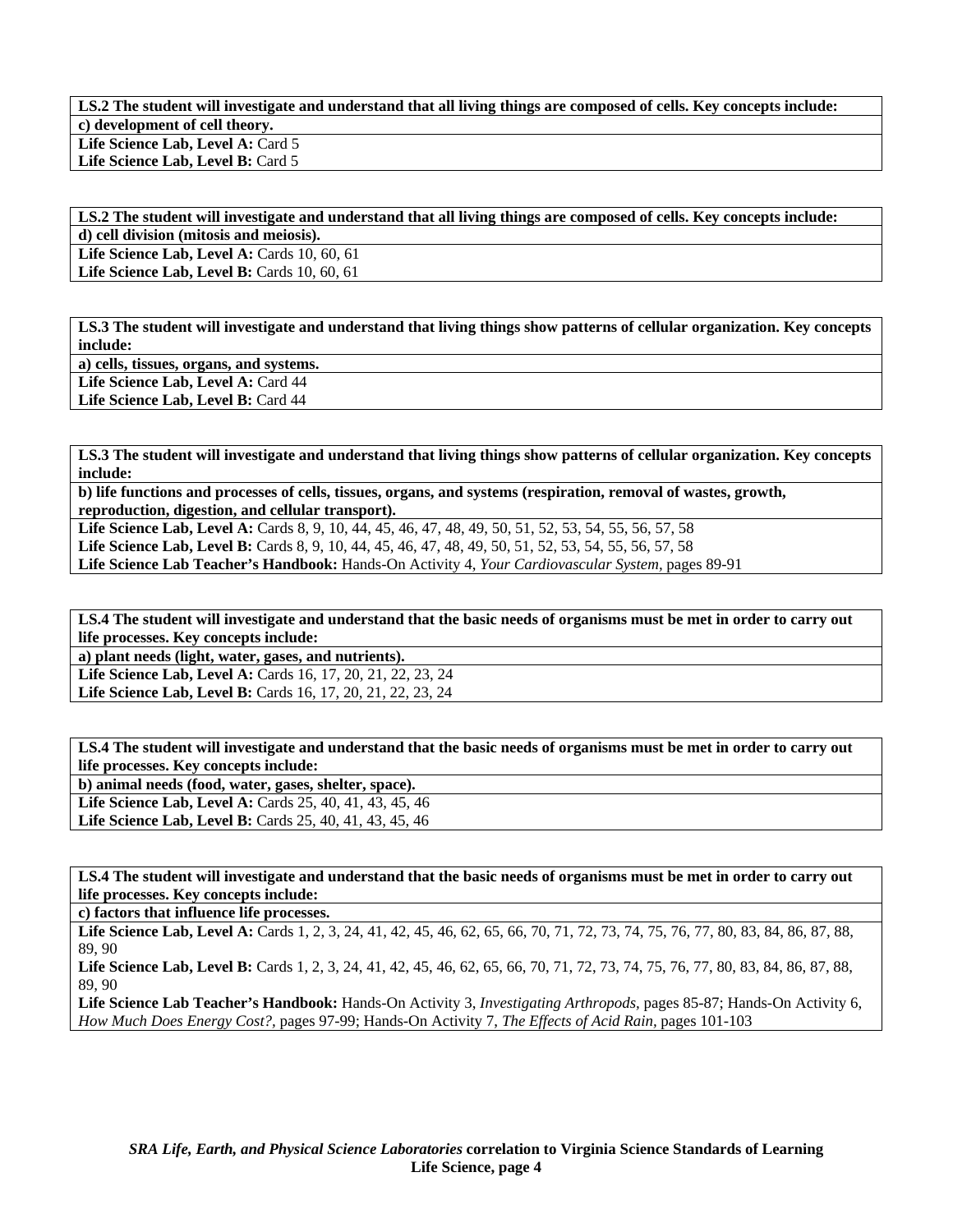**LS.5 The student will investigate and understand how organisms can be classified. Key concepts include: a) the distinguishing characteristics of kingdoms of organisms.**  Life Science Lab, Level A: Cards 2, 3 Life Science Lab, Level B: Cards 2, 3

**LS.5 The student will investigate and understand how organisms can be classified. Key concepts include: b) the distinguishing characteristics of major animal and plant phyla. Life Science Lab, Level A:** Cards 16, 18, 19, 20, 21, 22, 27, 28, 29, 30, 31, 32, 33, 34, 35, 36, 37, 38, 39, 40 **Life Science Lab, Level B:** Cards 16, 18, 19, 20, 21, 22, 27, 28, 29, 30, 31, 32, 33, 34, 35, 36, 37, 38, 39, 40 **Life Science Lab Teacher's Handbook:** Hands-On Activity 3, *Investigating Arthropods,* pages 85-87

**LS.5 The student will investigate and understand how organisms can be classified. Key concepts include: c) the characteristics of the species.**  Life Science Lab, Level A: Cards 16, 18, 19, 20, 21, 22, 27, 28, 29, 30, 31, 32, 33, 34, 35, 36, 37, 38, 39, 40 Life Science Lab, Level B: Cards 16, 18, 19, 20, 21, 22, 27, 28, 29, 30, 31, 32, 33, 34, 35, 36, 37, 38, 39, 40

**Life Science Lab Teacher's Handbook:** Hands-On Activity 3, *Investigating Arthropods,* pages 85-87

**LS.6 The student will investigate and understand the basic physical and chemical processes of photosynthesis and its importance to plant and animal life. Key concepts include:** 

**a) energy transfer between sunlight and chlorophyll. Life Science Lab, Level A: Cards 7, 9, 16, 17, 76** 

**Life Science Lab, Level B: Cards 7, 9, 16, 17, 76** 

**LS.6 The student will investigate and understand the basic physical and chemical processes of photosynthesis and its importance to plant and animal life. Key concepts include:** 

**b) transformation of water and carbon dioxide into sugar and oxygen.** 

Life Science Lab, Level A: Cards 16, 17

Life Science Lab, Level B: Cards 16, 17

**LS.6 The student will investigate and understand the basic physical and chemical processes of photosynthesis and its importance to plant and animal life. Key concepts include:** 

**c) photosynthesis as the foundation of virtually all food webs.** 

Life Science Lab, Level A: Cards 76, 77

Life Science Lab, Level B: Cards 76, 77

**Life Science Lab Teacher's Handbook:** Hands-On Activity 6, *How Much Does Energy Cost?,* pages 97-99

**LS.7 The student will investigate and understand that organisms within an ecosystem are dependent on one another and on nonliving components of the environment. Key concepts include:** 

**a) the carbon, water, and nitrogen cycles.** 

Life Science Lab, Level A: Cards 78, 79 Life Science Lab, Level B: Cards 78, 79

**Earth Science Lab, Level A: Card 47 Earth Science Lab, Level B: Card 47**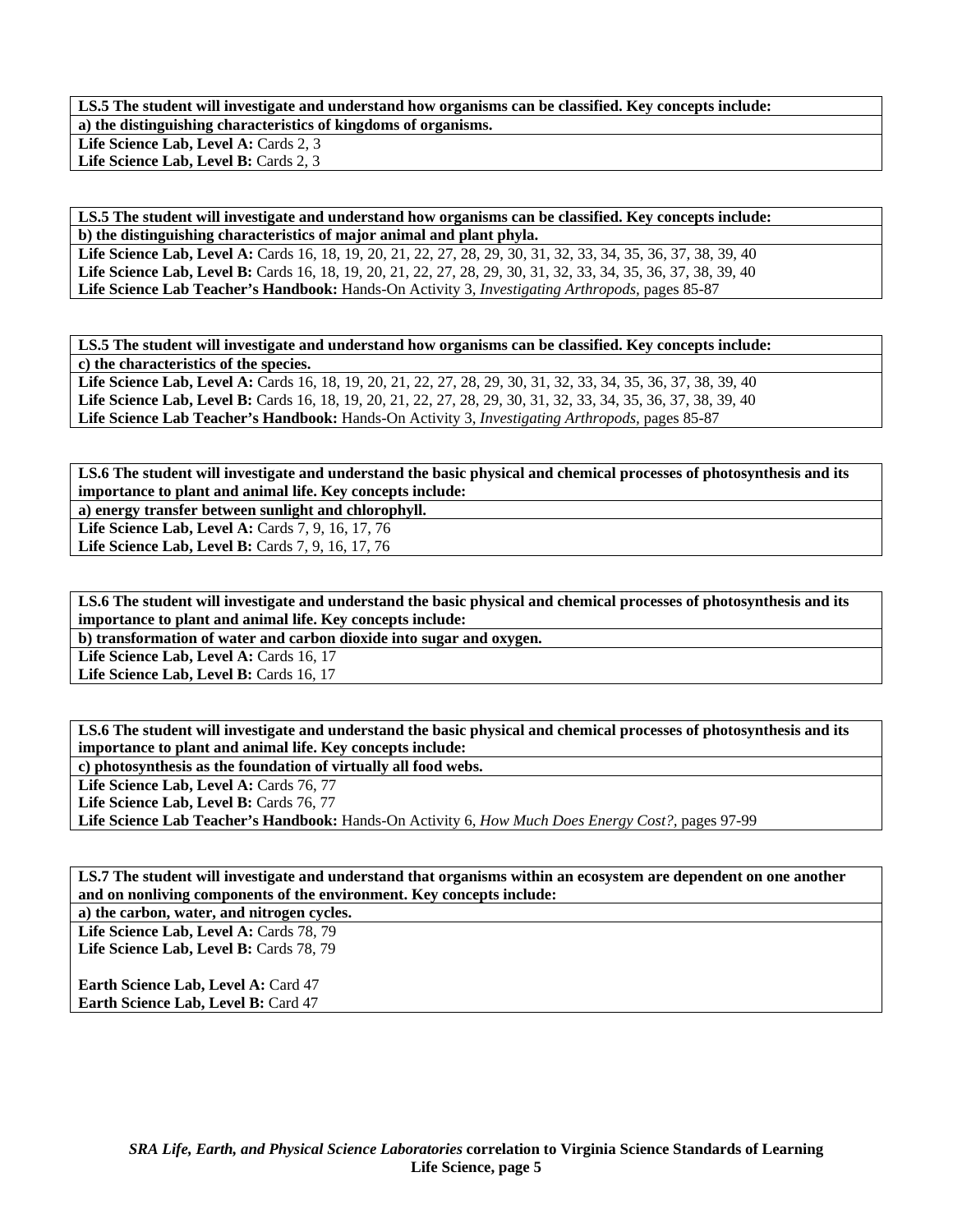**LS.7 The student will investigate and understand that organisms within an ecosystem are dependent on one another and on nonliving components of the environment. Key concepts include:** 

**b) interactions resulting in a flow of energy and matter throughout the system.**  Life Science Lab, Level A: Cards 45, 46, 72, 73, 74, 75, 76, 77, 78, 79, 80 Life Science Lab, Level B: Cards 45, 46, 72, 73, 74, 75, 76, 77, 78, 79, 80 **Life Science Lab Teacher's Handbook:** Hands-On Activity 6, *How Much Does Energy Cost?,* pages 97-99

**Earth Science Lab, Level A: Cards 23, 38, 47, 49, 52, 53, 54, 56, 57, 61, 89 Earth Science Lab, Level B:** Cards 23, 38, 47, 49, 52, 53, 54, 56, 57, 61, 89

**LS.7 The student will investigate and understand that organisms within an ecosystem are dependent on one another and on nonliving components of the environment. Key concepts include: c) complex relationships within terrestrial, freshwater, and marine ecosystems.** 

Life Science Lab, Level A: Cards 71, 72, 73, 74, 75, 76, 77, 80, 81, 82, 86 Life Science Lab, Level B: Cards 71, 72, 73, 74, 75, 76, 77, 80, 81, 82, 86 **Life Science Lab Teacher's Handbook:** Hands-On Activity 6, *How Much Does Energy Cost?,* pages 97-99

**Earth Science Lab, Level A: Card 89 Earth Science Lab, Level B:** Card 89

**LS.7 The student will investigate and understand that organisms within an ecosystem are dependent on one another and on nonliving components of the environment. Key concepts include:** 

**d) energy flow in food webs and energy pyramids.** 

Life Science Lab, Level A: Cards 76, 77

Life Science Lab, Level B: Cards 76, 77

**Life Science Lab Teacher's Handbook:** Hands-On Activity 6, *How Much Does Energy Cost?,* pages 97-99

**LS.8 The student will investigate and understand that interactions exist among members of a population. Key concepts include:** 

**a) competition, cooperation, social hierarchy, territorial imperative. Life Science Lab, Level A:** Cards 71, 72, 73, 74, 75, 76, 77, 80 **Life Science Lab, Level B:** Cards 71, 72, 73, 74, 75, 76, 77, 80

**LS.8 The student will investigate and understand that interactions exist among members of a population. Key concepts include:** 

**b) influence of behavior on a population.**  Life Science Lab, Level A: Cards 24, 43, 83 **Life Science Lab, Level B: Cards 24, 43, 83** 

**LS.9 The student will investigate and understand interactions among populations in a biological community. Key concepts include:** 

**a) the relationships among producers, consumers, and decomposers in food webs.** 

Life Science Lab, Level A: Cards 76, 77

Life Science Lab, Level B: Cards 76, 77

**Life Science Lab Teacher's Handbook:** Hands-On Activity 6, *How Much Does Energy Cost?,* pages 97-99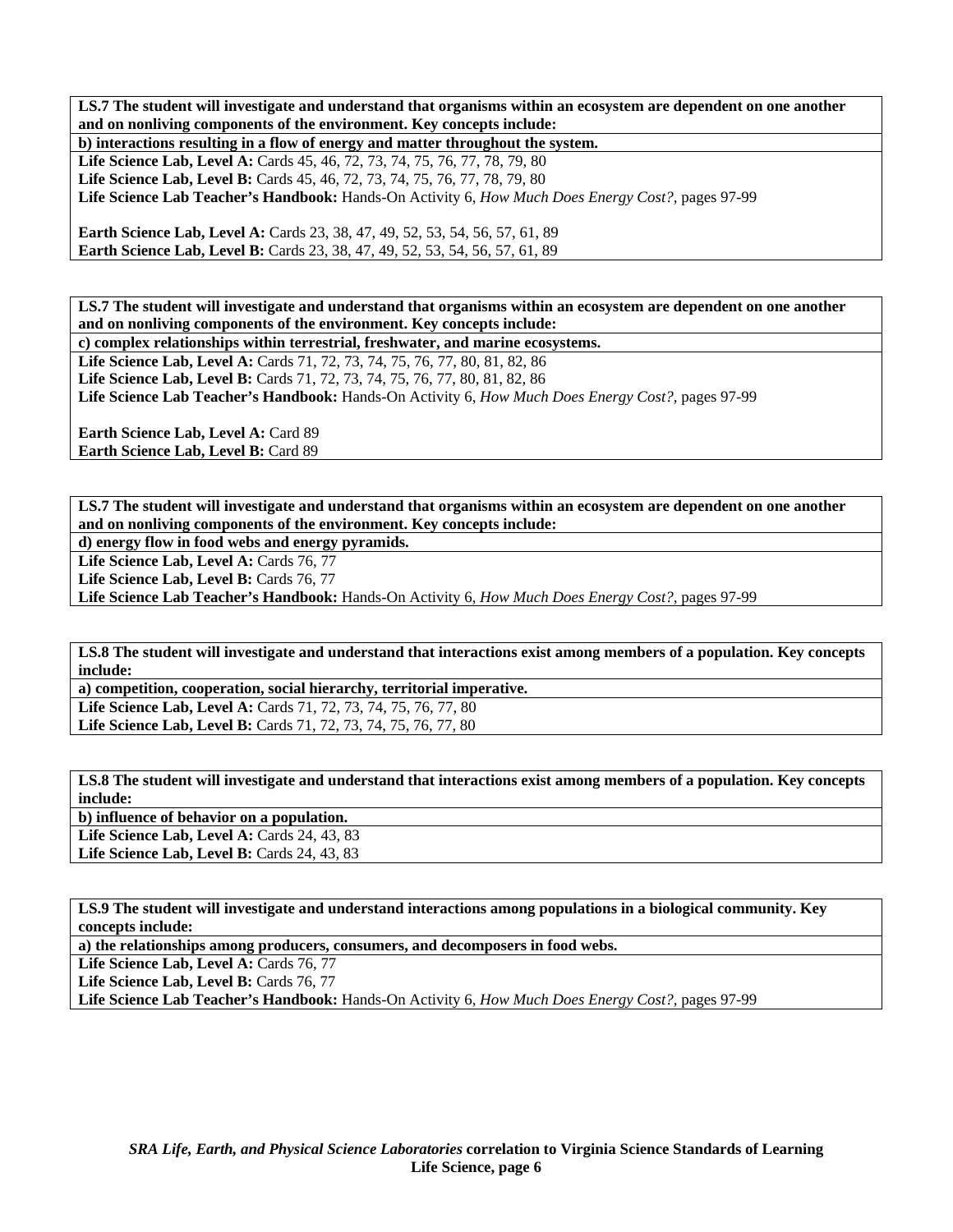**LS.9 The student will investigate and understand interactions among populations in a biological community. Key concepts include:** 

**b) the relationships between predators and prey.**  Life Science Lab, Level A: Cards 73, 76, 77 Life Science Lab, Level B: Cards 73, 76, 77 **Life Science Lab Teacher's Handbook:** Hands-On Activity 6, *How Much Does Energy Cost?,* pages 97-99

**LS.9 The student will investigate and understand interactions among populations in a biological community. Key concepts include:** 

**c) competition and cooperation.** 

Life Science Lab, Level A: Cards 74, 75 Life Science Lab, Level B: Cards 74, 75

**LS.9 The student will investigate and understand interactions among populations in a biological community. Key concepts include:** 

**d) symbiotic relationships.** 

Life Science Lab, Level A: Card 74 Life Science Lab, Level B: Card 74

**LS.9 The student will investigate and understand interactions among populations in a biological community. Key concepts include:** 

**e) niches.** 

Life Science Lab, Level A: Cards 70, 71, 74, 75 Life Science Lab, Level B: Cards 70, 71, 74, 75

**LS.10 The student will investigate and understand how organisms adapt to biotic and abiotic factors in an ecosystem. Key concepts include:** 

**a) differences between ecosystems and biomes.** 

Life Science Lab, Level A: Cards 71, 72, 81, 82 Life Science Lab, Level B: Cards 71, 72, 81, 82

**LS.10 The student will investigate and understand how organisms adapt to biotic and abiotic factors in an ecosystem. Key concepts include:** 

**b) characteristics of land, marine, and freshwater ecosystems.** 

Life Science Lab, Level A: Cards 81, 82 Life Science Lab, Level B: Cards 81, 82

Earth Science Lab, Level A: Card 89 **Earth Science Lab, Level B: Card 89** 

**LS.10 The student will investigate and understand how organisms adapt to biotic and abiotic factors in an ecosystem. Key concepts include:** 

**c) adaptations that enable organisms to survive within a specific ecosystem.** 

Life Science Lab, Level A: Cards 23, 24, 41, 43, 65, 66 **Life Science Lab, Level B:** Cards 23, 24, 41, 43, 65, 66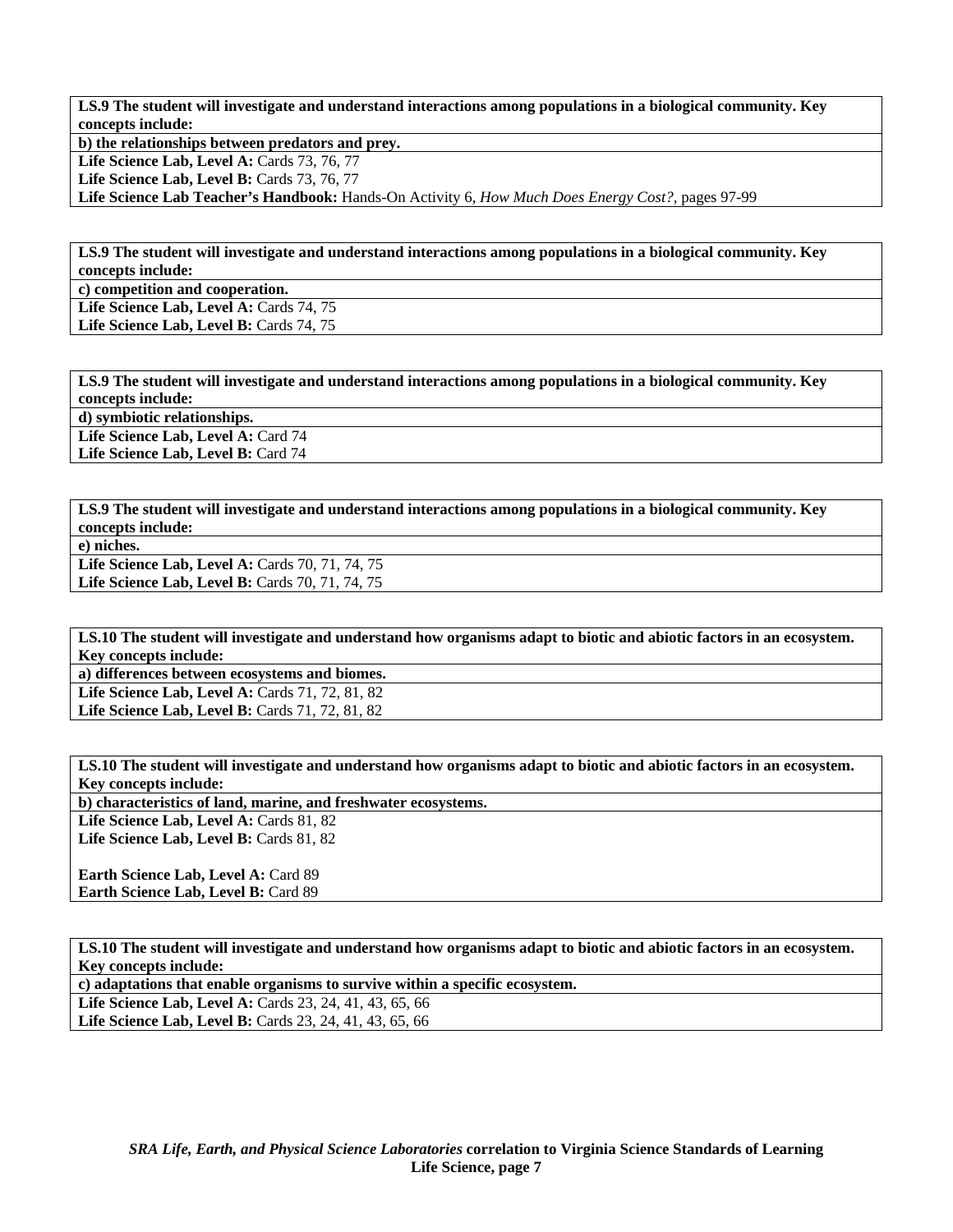**LS.11 The student will investigate and understand that ecosystems, communities, populations, and organisms are dynamic and change over time (daily, seasonal, and long term). Key concepts include: a) phototropism, hibernation, and dormancy.** 

Life Science Lab, Level A: Cards 24, 43

Life Science Lab, Level B: Cards 24, 43

**LS.11 The student will investigate and understand that ecosystems, communities, populations, and organisms are dynamic and change over time (daily, seasonal, and long term). Key concepts include:** 

**b) factors that increase or decrease population size.** 

Life Science Lab, Level A: Cards 71, 72, 73, 76, 77 Life Science Lab, Level B: Cards 71, 72, 73, 76, 77

**LS.11 The student will investigate and understand that ecosystems, communities, populations, and organisms are dynamic and change over time (daily, seasonal, and long term). Key concepts include:** 

**c) eutrophication, climate changes, and catastrophic disturbances.** 

**Life Science Lab, Level A:** Cards 67, 84, 86, 87, 88, 89, 90 **Life Science Lab, Level B:** Cards 67, 84, 86, 87, 88, 89, 90

**Life Science Lab Teacher's Handbook:** Hands-On Activity 7, *The Effects of Acid Rain,* pages 101-103

**Earth Science Lab, Level A: Cards 15, 17, 37, 42, 52, 53, 54, 59, 60, 61, 86 Earth Science Lab, Level B:** Cards 15, 17, 37, 42, 52, 53, 54, 59, 60, 61, 86

**LS.12 The student will investigate and understand the relationships between ecosystem dynamics and human activity. Key concepts include: a) food production and harvest.** 

This concept is not covered.

**LS.12 The student will investigate and understand the relationships between ecosystem dynamics and human activity. Key concepts include:** 

**b) change in habitat size, quality, or structure.** 

Life Science Lab, Level A: Cards 70, 71, 72, 73, 74, 75, 87, 88, 89, 90 Life Science Lab, Level B: Cards 70, 71, 72, 73, 74, 75, 87, 88, 89, 90 **Life Science Lab Teacher's Handbook:** Hands-On Activity 7, *The Effects of Acid Rain,* pages 101-103

**LS.12 The student will investigate and understand the relationships between ecosystem dynamics and human activity. Key concepts include:** 

**c) change in species competition.** 

Life Science Lab, Level A: Cards 72, 73, 74, 75, 86 Life Science Lab, Level B: Cards 72, 73, 74, 75, 86

**LS.12 The student will investigate and understand the relationships between ecosystem dynamics and human activity. Key concepts include:** 

**d) population disturbances and factors that threaten or enhance species survival.** 

**Life Science Lab, Level A:** Cards 84, 85, 86, 87, 88, 89, 90 **Life Science Lab, Level B:** Cards 84, 85, 86, 87, 88, 89, 90 **Life Science Lab Teacher's Handbook:** Hands-On Activity 7, *The Effects of Acid Rain,* pages 101-103

**Earth Science Lab, Level A:** Cards 15, 16, 17, 35, 37, 42, 52, 53, 54 **Earth Science Lab, Level B:** Cards 15, 16, 17, 35, 37, 42, 52, 53, 54 **Earth Science Lab Teacher's Handbook:** Hands-On Activity 5, *What is in the Air?,* pages 89-91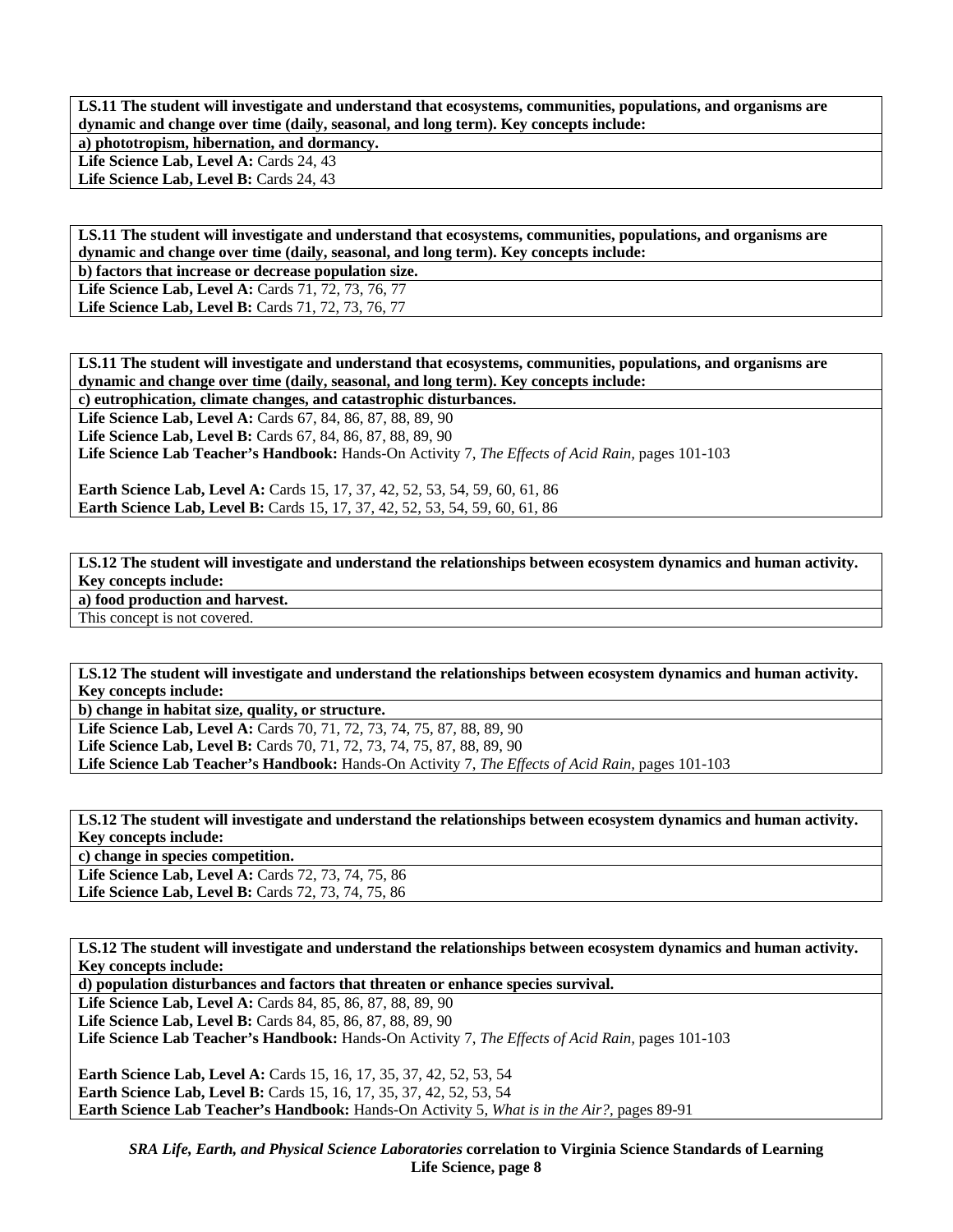**LS.12 The student will investigate and understand the relationships between ecosystem dynamics and human activity. Key concepts include:** 

**e) environmental issues (water supply, air quality, energy production, and waste management).** 

**Life Science Lab, Level A:** Cards 84, 85, 86, 87, 88, 89, 90 Life Science Lab, Level B: Cards 84, 85, 86, 87, 88, 89, 90

**Life Science Lab Teacher's Handbook:** Hands-On Activity 7, *The Effects of Acid Rain,* pages 101-103

**Earth Science Lab, Level A:** Cards 35, 37, 42, 59, 60, 61, 85, 86 **Earth Science Lab, Level B:** Cards 35, 37, 42, 59, 60, 61, 85, 86 **Earth Science Lab Teacher's Handbook:** Hands-On Activity 5, *What is in the Air?,* pages 89-91

**LS.13 The student will investigate and understand that organisms reproduce and transmit genetic information to new generations. Key concepts include: a) the role of DNA.**  Life Science Lab, Level A: Cards 62, 63, 64, 65 Life Science Lab, Level B: Cards 62, 63, 64, 65

**LS.13 The student will investigate and understand that organisms reproduce and transmit genetic information to new generations. Key concepts include:** 

**b) the function of genes and chromosomes.** 

**Life Science Lab, Level A: Cards 62, 63, 64 Life Science Lab, Level B:** Cards 62, 63, 64

**LS.13 The student will investigate and understand that organisms reproduce and transmit genetic information to new generations. Key concepts include: c) genotypes and phenotypes.**  Life Science Lab, Level A: Card 63 Life Science Lab, Level B: Card 63

**LS.13 The student will investigate and understand that organisms reproduce and transmit genetic information to new generations. Key concepts include:** 

**d) factors affecting the expression of traits.** 

Life Science Lab, Level A: Cards 62, 63, 64 **Life Science Lab, Level B:** Cards 62, 63, 64

**LS.13 The student will investigate and understand that organisms reproduce and transmit genetic information to new generations. Key concepts include:** 

**e) characteristics that can and cannot be inherited.** 

Life Science Lab, Level A: Cards 23, 24, 41, 43, 62, 63, 64, 65, 66 Life Science Lab, Level B: Cards 23, 24, 41, 43, 62, 63, 64, 65, 66

**LS.13 The student will investigate and understand that organisms reproduce and transmit genetic information to new generations. Key concepts include:** 

**f) genetic engineering and its applications.** 

Life Science Lab, Level A: Cards 65, 69

Life Science Lab, Level B: Cards 65, 69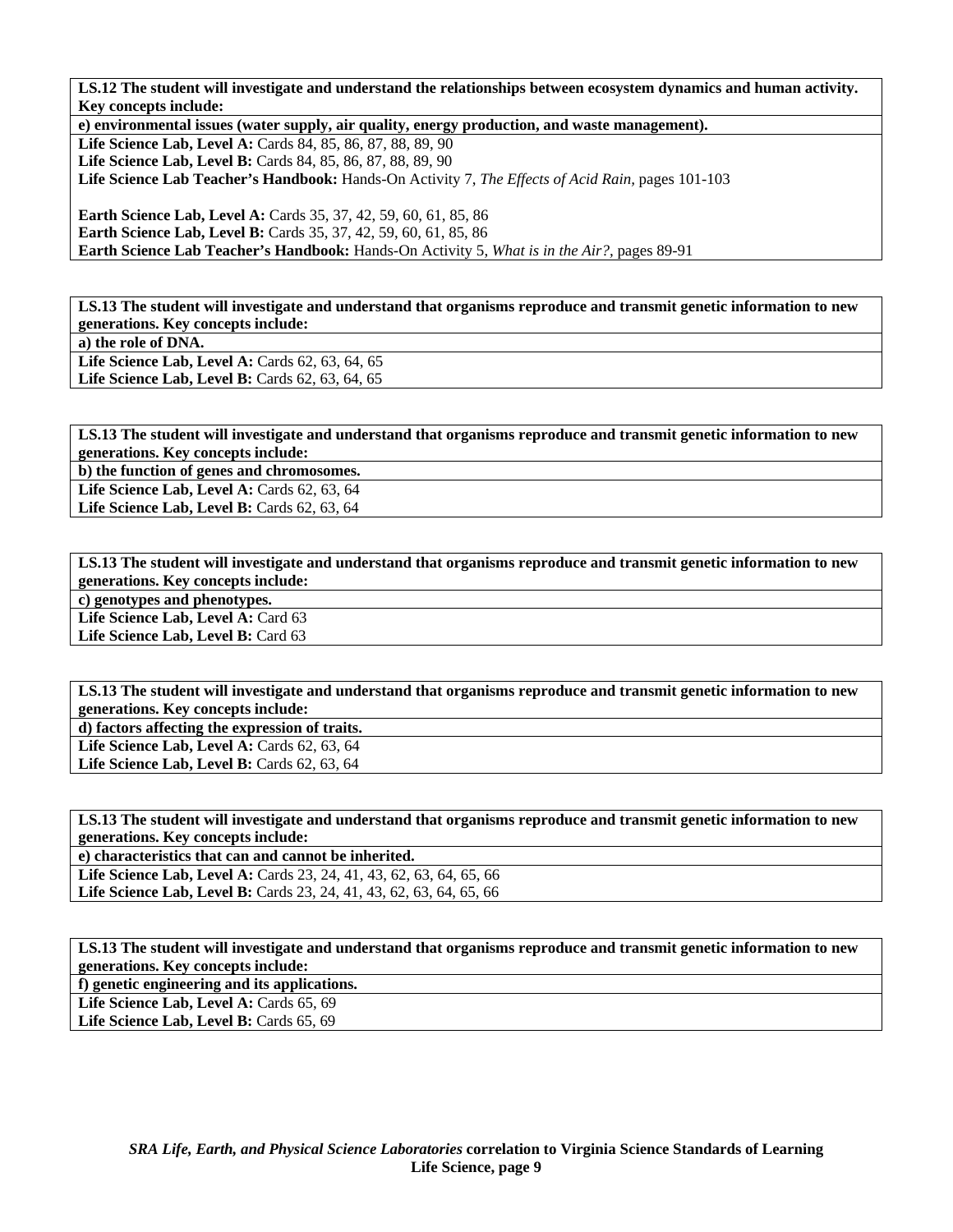**LS.13 The student will investigate and understand that organisms reproduce and transmit genetic information to new generations. Key concepts include:** 

**g) historical contributions and significance of discoveries related to genetics.** 

Life Science Lab, Level A: Cards 64, 69

Life Science Lab, Level B: Cards 64, 69

**LS.14 The student will investigate and understand that organisms change over time. Key concepts include: a) the relationships of mutation, adaptation, natural selection, and extinction.** 

Life Science Lab, Level A: Cards 64, 65, 66, 67 Life Science Lab, Level B: Cards 64, 65, 66, 67

**LS.14 The student will investigate and understand that organisms change over time. Key concepts include: b) evidence of evolution of different species in the fossil record.** 

**Life Science Lab, Level A: Cards 66, 67, 68** 

Life Science Lab, Level B: Cards 66, 67, 68

**LS.14 The student will investigate and understand that organisms change over time. Key concepts include: c) how environmental influences, as well as genetic variation, can lead to diversity of organisms.** 

Life Science Lab, Level A: Cards 65, 66, 67, 68, 86 Life Science Lab, Level B: Cards 65, 66, 67, 68, 86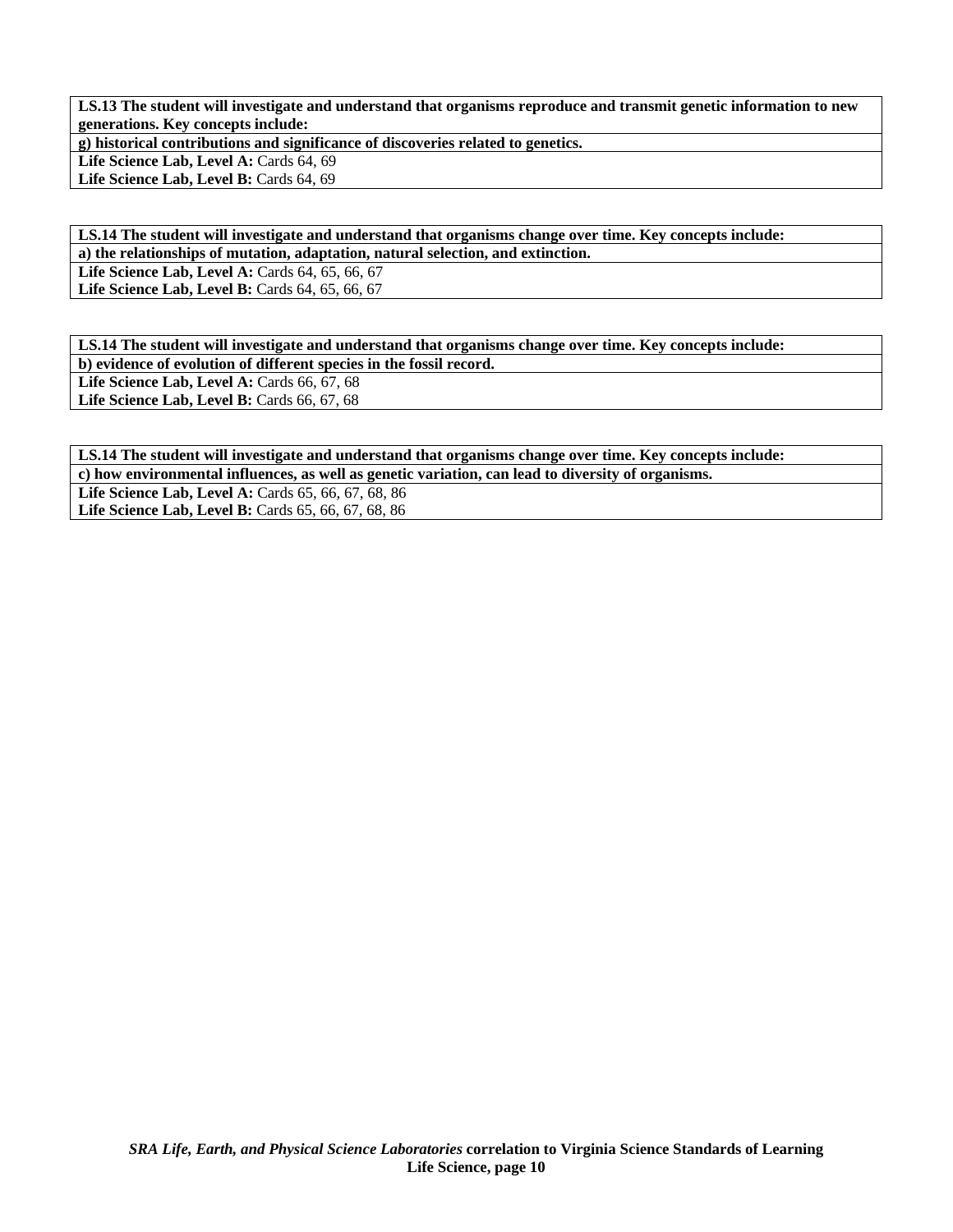# *SRA Life, Earth, and Physical Science Laboratories*  **correlation to Virginia Science Standards of Learning Earth Science**

*SRA Life, Earth, and Physical Science Laboratories* provide core science content in an alternate reading format. Each *SRA Science Lab* contains 180 Science Cards covering key science concepts and vocabulary. Each lab covers 90 different science topics presented at two different reading levels to meet varied student abilities. The *Teacher's Handbook* includes hands-on inquiry activities as well as vocabulary building exercises. The *Classroom Resource CD-ROM* includes Writing Strategies in Science along with tests and vocabulary games.

**ES.1 The student will plan and conduct investigations in which:** 

**a) volume, area, mass, elapsed time, direction, temperature, pressure, distance, density, and changes in elevation/depth are calculated utilizing the most appropriate tools.** 

**Life Science Lab Teacher's Handbook:** Hands-On Activity 4, *Your Cardiovascular System,* pages 89-91; Hands-On Activity 7, *The Effects of Acid Rain,* pages 101-103

**Earth Science Lab Teacher's Handbook:** Hands-On Activity 1, *Identifying Minerals with the Mohs Scale,* pages 73-75; Hands-On Activity 3, *Interpreting a Topographic Map,* pages 81-83; Hands-On Activity 7, *Sizes in the Solar System,* pages 97- 99

**Physical Science Lab Teacher's Handbook:** Hands-On Activity 1, *Measuring pH of Acids and Bases,* pages 77-79; Hands-On Activity 2, *Chemical Reaction Rates,* pages 81-83; Hands-On Activity 3, *Energy Conversion,* pages 85-87; Hands-On Activity 4, *Reducing Friction,* pages 89-91; Hands-On Activity 6, *Making Sound,* pages 97-99

**ES.1 The student will plan and conduct investigations in which:** 

**b) technologies including computers, probe ware, and global positioning systems (GPS), are used to collect, analyze, and report data and to demonstrate concepts and simulate experimental conditions.** 

**Life Science Lab Teacher's Handbook:** Hands-On Activity 2, *Culturing Bacteria,* pages 81-83

**Classroom Resource CD-ROM:** Writing Strategy 9, 12, 25

**ES.1 The student will plan and conduct investigations in which:** 

**c) scales, diagrams, maps, charts, graphs, tables, and profiles are constructed and interpreted.** 

**Life Science Lab Teacher's Handbook:** Hands-On Activity 1, *Examining Cells,* pages 77-79; Hands-On Activity 2, *Culturing Bacteria,* pages 81-83; Hands-On Activity 3, *Investigating Arthropods,* pages 85-87; Hands-On Activity 4, *Your Cardiovascular System,* pages 89-91; Hands-On Activity 5, *Making Fossils,* pages 93-95; Hands-On Activity 6, *How Much Does Energy Cost?,* pages 97-99; Hands-On Activity 7, *The Effects of Acid Rain,* pages 101-103

**Earth Science Lab Teacher's Handbook:** Hands-On Activity 1, *Identifying Minerals with the Mohs Scale,* pages 73-75; Hands-On Activity 2, *Plate Boundaries in Action,* pages 77-79; Hands-On Activity 3, *Interpreting a Topographic Map,* pages 81-83; Hands-On Activity 4, *Using Sound Waves,* pages 85-87; Hands-On Activity 5, *What is in the Air?,* pages 89-91; Hands-On Activity 6, *Modeling a Tornado,* pages 93-95; Hands-On Activity 7, *Sizes in the Solar System,* pages 97-99; Hands-On Activity 8, *Temperature, Salinity, and Water Density,* pages 101-103

**Physical Science Lab Teacher's Handbook:** Hands-On Activity 1, *Measuring pH of Acids and Bases,* pages 77-79; Hands-On Activity 2, *Chemical Reaction Rates,* pages 81-83; Hands-On Activity 3, *Energy Conversion,* pages 85-87; Hands-On Activity 4, *Reducing Friction,* pages 89-91; Hands-On Activity 5, *Making a Potato Battery,* pages 93-95; Hands-On Activity 6, *Making Sound,* pages 97-99

**Classroom Resource CD-ROM:** Writing Strategy 16, 20, 21, 24, 26, 27, 39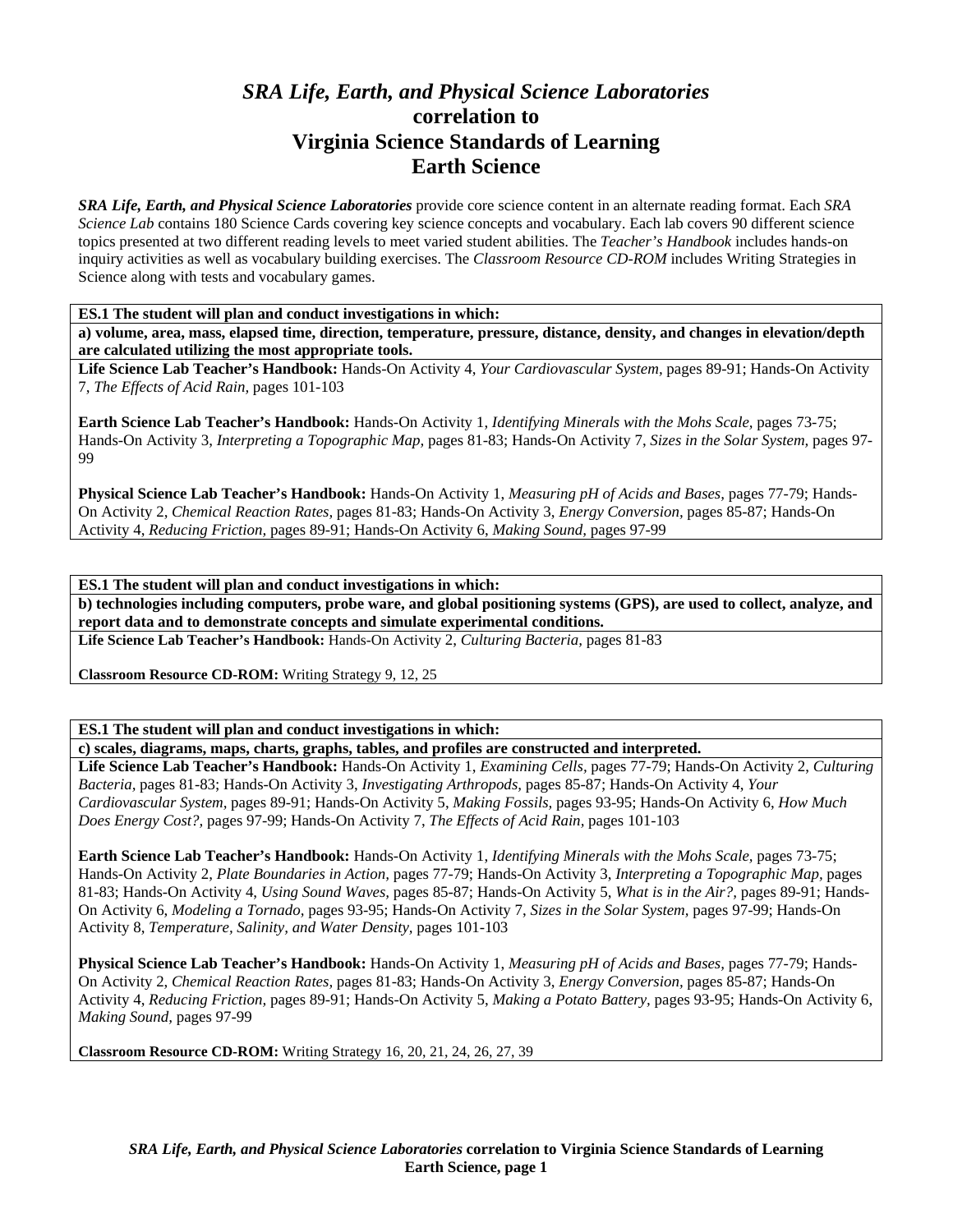**d) variables are manipulated with repeated trials. Life Science Lab Teacher's Handbook:** Hands-On Activity 7, *The Effects of Acid Rain,* pages 101-103

**Earth Science Lab Teacher's Handbook:** Hands-On Activity 8, *Temperature, Salinity, and Water Density,* pages 101-103

**Physical Science Lab Teacher's Handbook:** Hands-On Activity 2, *Chemical Reaction Rates,* pages 81-83

**Classroom Resource CD-ROM:** Writing Strategy 15, 23

**ES.1 The student will plan and conduct investigations in which:** 

**e) a scientific viewpoint is constructed and defended (the nature of science).** 

**Life Science Lab Teacher's Handbook:** Hands-On Activity 1, *Examining Cells,* pages 77-79; Hands-On Activity 2, *Culturing Bacteria,* pages 81-83; Hands-On Activity 3, *Investigating Arthropods,* pages 85-87; Hands-On Activity 4, *Your Cardiovascular System,* pages 89-91; Hands-On Activity 5, *Making Fossils,* pages 93-95; Hands-On Activity 6, *How Much Does Energy Cost?,* pages 97-99; Hands-On Activity 7, *The Effects of Acid Rain,* pages 101-103

**Earth Science Lab Teacher's Handbook:** Hands-On Activity 1, *Identifying Minerals with the Mohs Scale,* pages 73-75; Hands-On Activity 2, *Plate Boundaries in Action,* pages 77-79; Hands-On Activity 3, *Interpreting a Topographic Map,* pages 81-83; Hands-On Activity 4, *Using Sound Waves,* pages 85-87; Hands-On Activity 5, *What is in the Air?,* pages 89-91; Hands-On Activity 6, *Modeling a Tornado,* pages 93-95; Hands-On Activity 7, *Sizes in the Solar System,* pages 97-99; Hands-On Activity 8, *Temperature, Salinity, and Water Density,* pages 101-103

**Physical Science Lab Teacher's Handbook:** Hands-On Activity 1, *Measuring pH of Acids and Bases,* pages 77-79; Hands-On Activity 2, *Chemical Reaction Rates,* pages 81-83; Hands-On Activity 3, *Energy Conversion,* pages 85-87; Hands-On Activity 4, *Reducing Friction,* pages 89-91; Hands-On Activity 5, *Making a Potato Battery,* pages 93-95; Hands-On Activity 6, *Making Sound,* pages 97-99

**ES.2 The student will demonstrate scientific reasoning and logic by:** 

**a) analyzing how science explains and predicts the interactions and dynamics of complex Earth Systems.** 

**Life Science Lab Teacher's Handbook:** Hands-On Activity 1, *Examining Cells,* pages 77-79; Hands-On Activity 2, *Culturing Bacteria,* pages 81-83; Hands-On Activity 3, *Investigating Arthropods,* pages 85-87; Hands-On Activity 4, *Your Cardiovascular System,* pages 89-91; Hands-On Activity 5, *Making Fossils,* pages 93-95; Hands-On Activity 6, *How Much Does Energy Cost?,* pages 97-99; Hands-On Activity 7, *The Effects of Acid Rain,* pages 101-103

**Earth Science Lab Teacher's Handbook:** Hands-On Activity 1, *Identifying Minerals with the Mohs Scale,* pages 73-75; Hands-On Activity 2, *Plate Boundaries in Action,* pages 77-79; Hands-On Activity 3, *Interpreting a Topographic Map,* pages 81-83; Hands-On Activity 4, *Using Sound Waves,* pages 85-87; Hands-On Activity 5, *What is in the Air?,* pages 89-91; Hands-On Activity 6, *Modeling a Tornado,* pages 93-95; Hands-On Activity 7, *Sizes in the Solar System,* pages 97-99; Hands-On Activity 8, *Temperature, Salinity, and Water Density,* pages 101-103

**Physical Science Lab Teacher's Handbook:** Hands-On Activity 1, *Measuring pH of Acids and Bases,* pages 77-79; Hands-On Activity 2, *Chemical Reaction Rates,* pages 81-83; Hands-On Activity 3, *Energy Conversion,* pages 85-87; Hands-On Activity 4, *Reducing Friction,* pages 89-91; Hands-On Activity 5, *Making a Potato Battery,* pages 93-95; Hands-On Activity 6, *Making Sound,* pages 97-99

**Classroom Resource CD-ROM:** Writing Strategy 1-30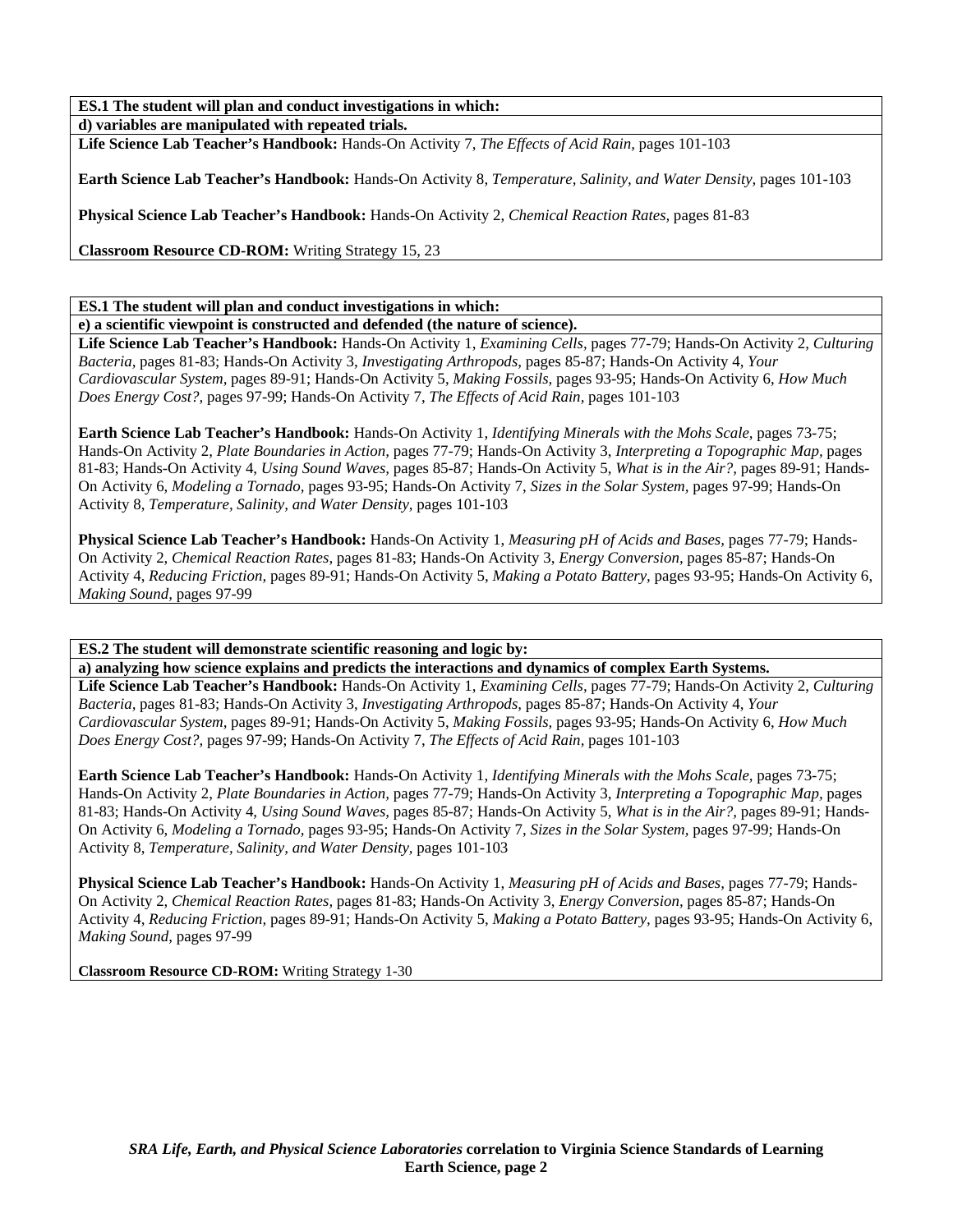## **ES.2 The student will demonstrate scientific reasoning and logic by:**

**b) recognizing that evidence is required to evaluate hypotheses and explanations.** 

**Life Science Lab Teacher's Handbook:** Hands-On Activity 1, *Examining Cells,* pages 77-79; Hands-On Activity 2, *Culturing Bacteria,* pages 81-83; Hands-On Activity 3, *Investigating Arthropods,* pages 85-87; Hands-On Activity 4, *Your Cardiovascular System,* pages 89-91; Hands-On Activity 5, *Making Fossils,* pages 93-95; Hands-On Activity 6, *How Much Does Energy Cost?,* pages 97-99; Hands-On Activity 7, *The Effects of Acid Rain,* pages 101-103

**Earth Science Lab Teacher's Handbook:** Hands-On Activity 1, *Identifying Minerals with the Mohs Scale,* pages 73-75; Hands-On Activity 2, *Plate Boundaries in Action,* pages 77-79; Hands-On Activity 3, *Interpreting a Topographic Map,* pages 81-83; Hands-On Activity 4, *Using Sound Waves,* pages 85-87; Hands-On Activity 5, *What is in the Air?,* pages 89-91; Hands-On Activity 6, *Modeling a Tornado,* pages 93-95; Hands-On Activity 7, *Sizes in the Solar System,* pages 97-99; Hands-On Activity 8, *Temperature, Salinity, and Water Density,* pages 101-103

**Physical Science Lab Teacher's Handbook:** Hands-On Activity 1, *Measuring pH of Acids and Bases,* pages 77-79; Hands-On Activity 2, *Chemical Reaction Rates,* pages 81-83; Hands-On Activity 3, *Energy Conversion,* pages 85-87; Hands-On Activity 4, *Reducing Friction,* pages 89-91; Hands-On Activity 5, *Making a Potato Battery,* pages 93-95; Hands-On Activity 6, *Making Sound,* pages 97-99

### **ES.2 The student will demonstrate scientific reasoning and logic by:**

**c) comparing different scientific explanations for a set of observations about the Earth.** 

**Life Science Lab Teacher's Handbook:** Hands-On Activity 1, *Examining Cells,* pages 77-79; Hands-On Activity 2, *Culturing Bacteria,* pages 81-83; Hands-On Activity 3, *Investigating Arthropods,* pages 85-87; Hands-On Activity 4, *Your Cardiovascular System,* pages 89-91; Hands-On Activity 5, *Making Fossils,* pages 93-95; Hands-On Activity 6, *How Much Does Energy Cost?,* pages 97-99; Hands-On Activity 7, *The Effects of Acid Rain,* pages 101-103

**Earth Science Lab Teacher's Handbook:** Hands-On Activity 1, *Identifying Minerals with the Mohs Scale,* pages 73-75; Hands-On Activity 2, *Plate Boundaries in Action,* pages 77-79; Hands-On Activity 3, *Interpreting a Topographic Map,* pages 81-83; Hands-On Activity 4, *Using Sound Waves,* pages 85-87; Hands-On Activity 5, *What is in the Air?,* pages 89-91; Hands-On Activity 6, *Modeling a Tornado,* pages 93-95; Hands-On Activity 7, *Sizes in the Solar System,* pages 97-99; Hands-On Activity 8, *Temperature, Salinity, and Water Density,* pages 101-103

**Physical Science Lab Teacher's Handbook:** Hands-On Activity 1, *Measuring pH of Acids and Bases,* pages 77-79; Hands-On Activity 2, *Chemical Reaction Rates,* pages 81-83; Hands-On Activity 3, *Energy Conversion,* pages 85-87; Hands-On Activity 4, *Reducing Friction,* pages 89-91; Hands-On Activity 5, *Making a Potato Battery,* pages 93-95; Hands-On Activity 6, *Making Sound,* pages 97-99

**ES.2 The student will demonstrate scientific reasoning and logic by:** 

**d) explaining that observation and logic are essential for reaching a conclusion.** 

**Life Science Lab Teacher's Handbook:** Hands-On Activity 1, *Examining Cells,* pages 77-79; Hands-On Activity 2, *Culturing Bacteria,* pages 81-83; Hands-On Activity 3, *Investigating Arthropods,* pages 85-87; Hands-On Activity 4, *Your Cardiovascular System,* pages 89-91; Hands-On Activity 5, *Making Fossils,* pages 93-95; Hands-On Activity 6, *How Much Does Energy Cost?,* pages 97-99; Hands-On Activity 7, *The Effects of Acid Rain,* pages 101-103

**Earth Science Lab Teacher's Handbook:** Hands-On Activity 1, *Identifying Minerals with the Mohs Scale,* pages 73-75; Hands-On Activity 2, *Plate Boundaries in Action,* pages 77-79; Hands-On Activity 3, *Interpreting a Topographic Map,* pages 81-83; Hands-On Activity 4, *Using Sound Waves,* pages 85-87; Hands-On Activity 5, *What is in the Air?,* pages 89-91; Hands-On Activity 6, *Modeling a Tornado,* pages 93-95; Hands-On Activity 7, *Sizes in the Solar System,* pages 97-99; Hands-On Activity 8, *Temperature, Salinity, and Water Density,* pages 101-103

**Physical Science Lab Teacher's Handbook:** Hands-On Activity 1, *Measuring pH of Acids and Bases,* pages 77-79; Hands-On Activity 2, *Chemical Reaction Rates,* pages 81-83; Hands-On Activity 3, *Energy Conversion,* pages 85-87; Hands-On Activity 4, *Reducing Friction,* pages 89-91; Hands-On Activity 5, *Making a Potato Battery,* pages 93-95; Hands-On Activity 6, *Making Sound,* pages 97-99

**Classroom Resource CD-ROM:** Writing Strategy 5, 11, 14, 17, 18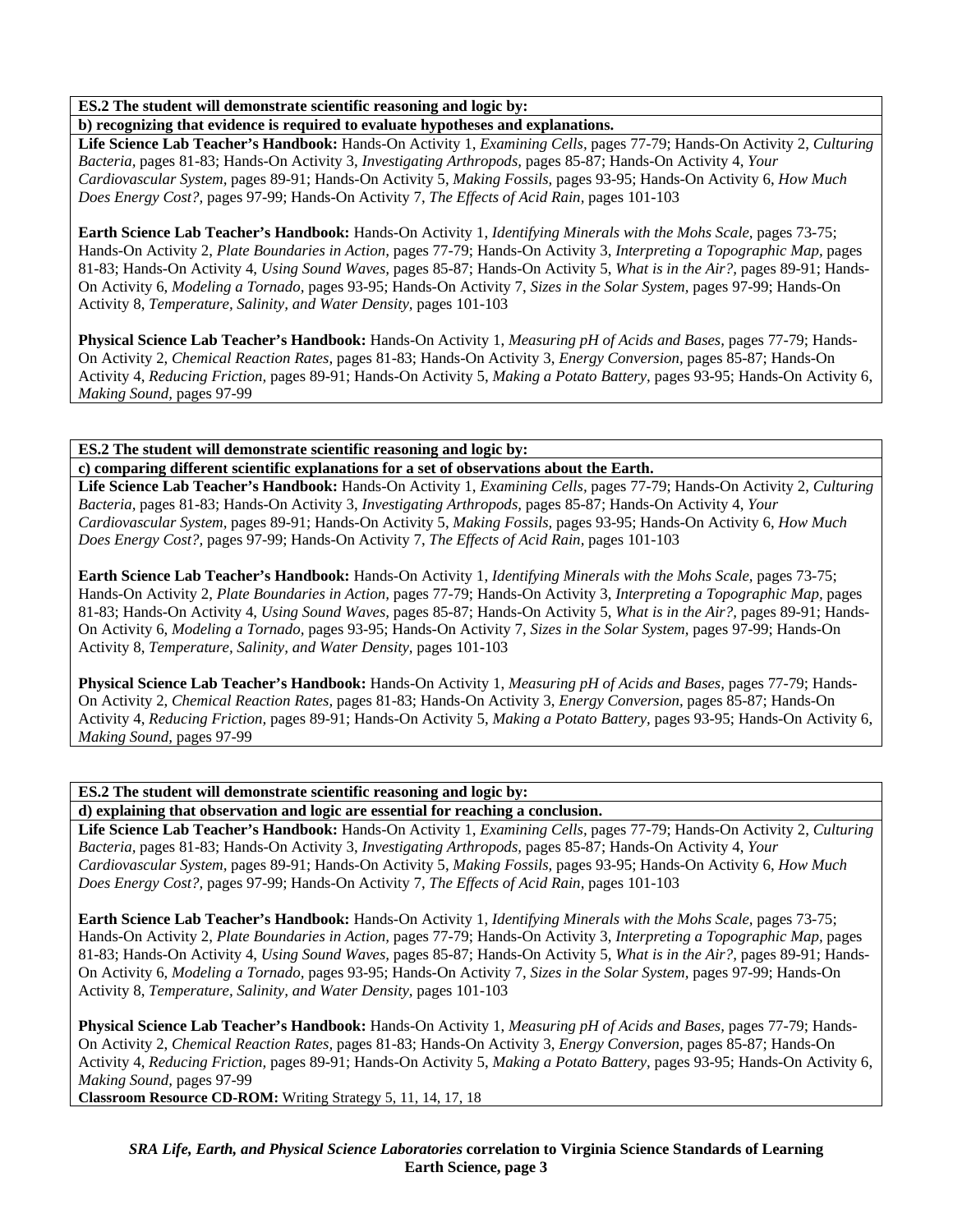#### **ES.2 The student will demonstrate scientific reasoning and logic by: e) evaluating evidence for scientific theories.**

**Life Science Lab Teacher's Handbook:** Hands-On Activity 1, *Examining Cells,* pages 77-79; Hands-On Activity 2, *Culturing Bacteria,* pages 81-83; Hands-On Activity 3, *Investigating Arthropods,* pages 85-87; Hands-On Activity 4, *Your Cardiovascular System,* pages 89-91; Hands-On Activity 5, *Making Fossils,* pages 93-95; Hands-On Activity 6, *How Much Does Energy Cost?,* pages 97-99; Hands-On Activity 7, *The Effects of Acid Rain,* pages 101-103

**Earth Science Lab Teacher's Handbook:** Hands-On Activity 1, *Identifying Minerals with the Mohs Scale,* pages 73-75; Hands-On Activity 2, *Plate Boundaries in Action,* pages 77-79; Hands-On Activity 3, *Interpreting a Topographic Map,* pages 81-83; Hands-On Activity 4, *Using Sound Waves,* pages 85-87; Hands-On Activity 5, *What is in the Air?,* pages 89-91; Hands-On Activity 6, *Modeling a Tornado,* pages 93-95; Hands-On Activity 7, *Sizes in the Solar System,* pages 97-99; Hands-On Activity 8, *Temperature, Salinity, and Water Density,* pages 101-103

**Physical Science Lab Teacher's Handbook:** Hands-On Activity 1, *Measuring pH of Acids and Bases,* pages 77-79; Hands-On Activity 2, *Chemical Reaction Rates,* pages 81-83; Hands-On Activity 3, *Energy Conversion,* pages 85-87; Hands-On Activity 4, *Reducing Friction,* pages 89-91; Hands-On Activity 5, *Making a Potato Battery,* pages 93-95; Hands-On Activity 6, *Making Sound,* pages 97-99

### **ES.3 The student will investigate and understand how to read and interpret maps, globes, models, charts, and imagery. Key concepts include:**

**a) maps (bathymetric, geologic, topographic, and weather).** 

**Earth Science Lab, Level A: Cards 19, 20 Earth Science Lab, Level B: Cards 19, 20** 

**Earth Science Lab Teacher's Handbook:** Hands-On Activity 3, *Interpreting a Topographic Map,* pages 81-83

**ES.3 The student will investigate and understand how to read and interpret maps, globes, models, charts, and imagery. Key concepts include:** 

**b) imagery (aerial photography and satellite images).** 

Earth Science Lab, Level A: Cards 19, 20 Earth Science Lab, Level B: Cards 19, 20

**Physical Science Lab, Level A: Card 84 Physical Science Lab, Level B: Card 84** 

**ES.3 The student will investigate and understand how to read and interpret maps, globes, models, charts, and imagery. Key concepts include:** 

**c) direction and measurements of distance on any map or globe. Earth Science Lab, Level A: Cards 18, 19, 20 Earth Science Lab, Level B: Cards 18, 19, 20** 

**ES.3 The student will investigate and understand how to read and interpret maps, globes, models, charts, and imagery. Key concepts include:** 

**d) location by latitude and longitude and topographic profiles.**  Earth Science Lab, Level A: Cards 18, 19, 20

**Earth Science Lab, Level B: Cards 18, 19, 20** 

**ES.4 The student will investigate and understand the characteristics of the Earth and the solar system. Key concepts include:** 

**a) position of the Earth in the solar system.** 

Earth Science Lab, Level A: Cards 68, 69, 71

Earth Science Lab, Level B: Cards 68, 69, 71

**Earth Science Lab Teacher's Handbook:** Hands-On Activity 7, *Sizes in the Solar System,* pages 97-99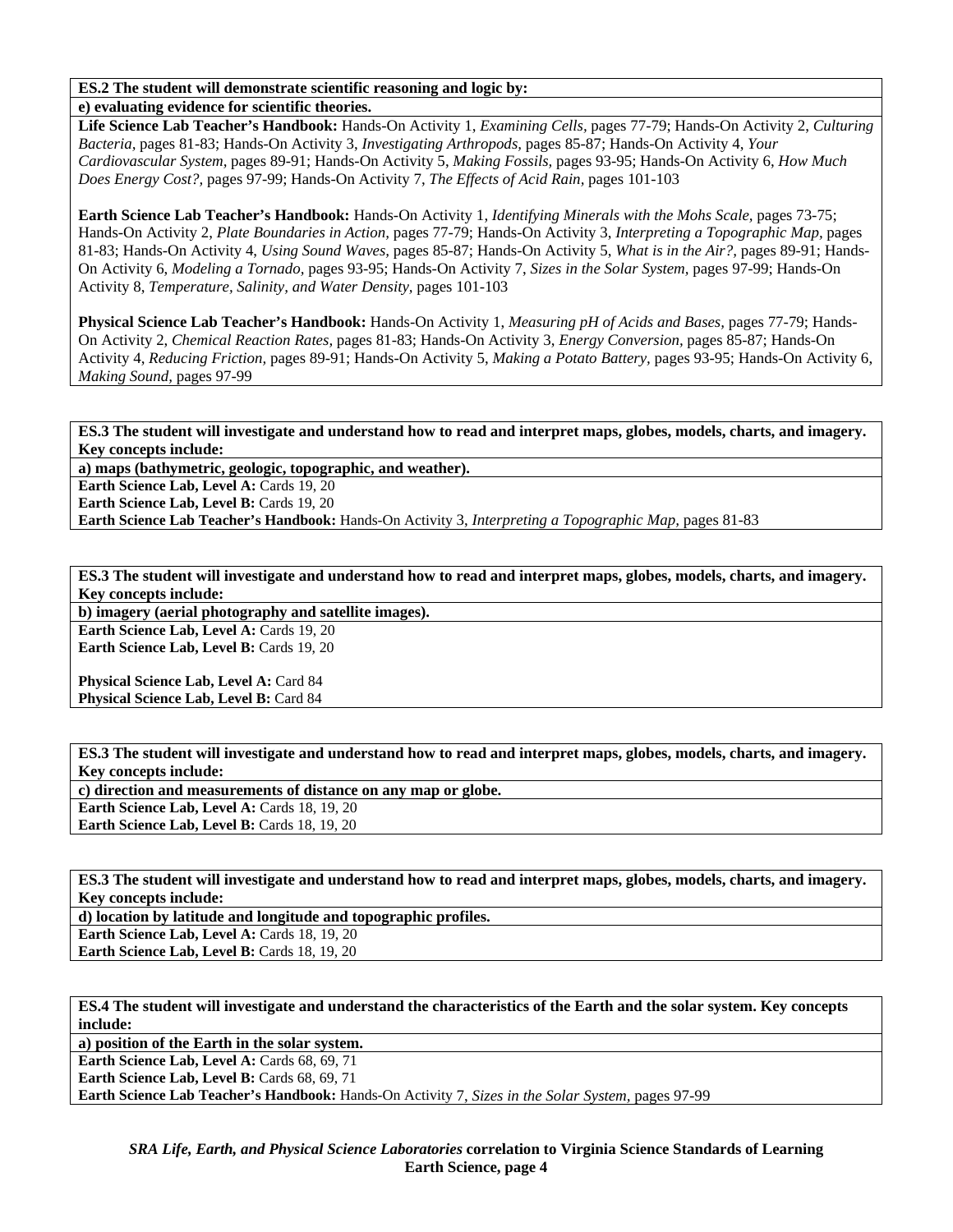**ES.4 The student will investigate and understand the characteristics of the Earth and the solar system. Key concepts include:** 

**b) Sun-Earth-Moon relationships (seasons, tides, eclipses). Earth Science Lab, Level A: Cards 62, 64, 65, 66 Earth Science Lab, Level B: Cards 62, 64, 65, 66** 

**ES.4 The student will investigate and understand the characteristics of the Earth and the solar system. Key concepts include:** 

**c) characteristics of the sun, planets and their moons, comets, meteors, and asteroids.** 

**Earth Science Lab, Level A: Cards 63, 67, 68, 69, 70, 71, 72, 73 Earth Science Lab, Level B:** Cards 63, 67, 68, 69, 70, 71, 72, 73

**ES.4 The student will investigate and understand the characteristics of the Earth and the solar system. Key concepts include:** 

**d) the history and contributions of the space program. Earth Science Lab, Level A: Cards 79, 80, 81 Earth Science Lab, Level B: Cards 79, 80, 81** 

**ES.5 The student will investigate and understand how to identify major rock-forming and ore minerals based on physical and chemical properties.** 

**a) hardness, color and streak, luster, cleavage, fracture, and unique properties.** 

**Earth Science Lab, Level A: Cards 3, 4, 5** 

Earth Science Lab, Level B: Cards 3, 4, 5

**Earth Science Lab Teacher's Handbook:** Hands-On Activity 1, *Identifying Minerals with the Mohs Scale,* pages 73-75

**ES.5 The student will investigate and understand how to identify major rock-forming and ore minerals based on physical and chemical properties.** 

**b) uses of minerals.** 

Earth Science Lab, Level A: Cards 3, 4, 5 Earth Science Lab, Level B: Cards 3, 4, 5

**Earth Science Lab Teacher's Handbook:** Hands-On Activity 1, *Identifying Minerals with the Mohs Scale,* pages 73-75

**ES.6 The student will investigate and understand the rock cycle as it relates to the origin and transformation of rock types and how t identify common rock types based on mineral composition and textures. Key concepts include: a) igneous (intrusive and extrusive) rocks.**  Earth Science Lab, Level A: Cards 6, 9 Earth Science Lab, Level B: Cards 6, 9

**ES.6 The student will investigate and understand the rock cycle as it relates to the origin and transformation of rock types and how t identify common rock types based on mineral composition and textures. Key concepts include: b) sedimentary (clastic and chemical) rocks.** 

Earth Science Lab, Level A: Cards 7, 9

Earth Science Lab, Level B: Cards 7, 9

**ES.6 The student will investigate and understand the rock cycle as it relates to the origin and transformation of rock types and how t identify common rock types based on mineral composition and textures. Key concepts include: c) metamorphic (foliated and unfoliated) rocks.** 

**Earth Science Lab, Level A: Cards 8, 9 Earth Science Lab, Level B: Cards 8, 9**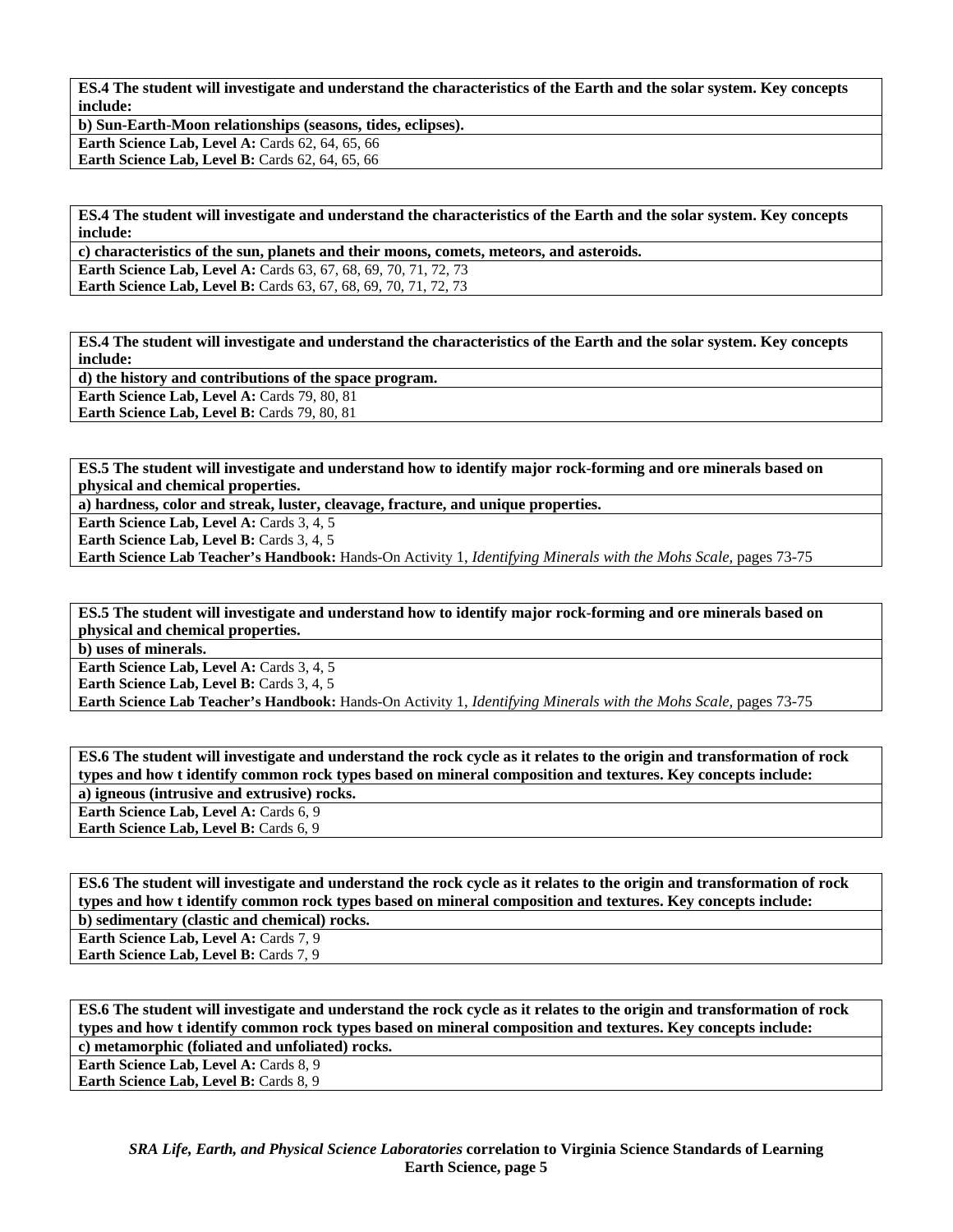**ES.7 The student will investigate and understand the differences between renewable and nonrenewable resources. Key concepts include:** 

**a) fossil fuels, minerals, rocks, water, and vegetation. Life Science Lab, Level A:** Cards 84, 85, 86, 87, 88, 89, 90 **Life Science Lab, Level B:** Cards 84, 85, 86, 87, 88, 89, 90

**Earth Science Lab, Level A: Cards 3, 4, 5, 6, 7, 8, 29, 35, 85, 86, 90 Earth Science Lab, Level B:** Cards 3, 4, 5, 6, 7, 8, 29, 35, 85, 86, 90

**Physical Science Lab, Level A: Cards 48, 49** Physical Science Lab, Level B: Cards 48, 49

**ES.7 The student will investigate and understand the differences between renewable and nonrenewable resources. Key concepts include:** 

**b) advantages and disadvantages of various energy sources.** 

Life Science Lab, Level A: Cards 84, 89, 90

Life Science Lab, Level B: Cards 84, 89, 90

**Life Science Lab Teacher's Handbook:** Hands-On Activity 7, *The Effects of Acid Rain,* pages 101-103

**Earth Science Lab, Level A: Cards 35, 42, 59, 60, 61, 86 Earth Science Lab, Level B:** Cards 35, 42, 59, 60, 61, 86 **Earth Science Lab Teacher's Handbook:** Hands-On Activity 5, *What is in the Air?,* pages 89-91

**Physical Science Lab, Level A:** Cards 34, 45, 46, 47, 48, 49 **Physical Science Lab, Level B: Cards 34, 45, 46, 47, 48** 

**ES.7 The student will investigate and understand the differences between renewable and nonrenewable resources. Key concepts include:** 

**c) resources found in Virginia.** 

Life Science Lab, Level A: Cards 84, 85, 87, 90 **Life Science Lab, Level B: Cards 84, 85, 87, 90** 

**Earth Science Lab, Level A: Cards 35, 85, 86, 90 Earth Science Lab, Level B: Cards 35, 85, 86, 90** 

Physical Science Lab, Level A: Cards 46, 47, 48, 49 **Physical Science Lab, Level B: Cards 46, 47, 48, 49** 

**ES.7 The student will investigate and understand the differences between renewable and nonrenewable resources. Key concepts include:** 

**d) making informed judgments related to resource use and its effects on Earth systems.** 

Life Science Lab, Level A: Cards 84, 85, 86, 87, 88, 89, 90 Life Science Lab, Level B: Cards 84, 85, 86, 87, 88, 89, 90 **Life Science Lab Teacher's Handbook:** Hands-On Activity 7, *The Effects of Acid Rain,* pages 101-103

**Earth Science Lab, Level A: Cards 35, 37, 42, 59, 60, 61, 85, 86, 90 Earth Science Lab, Level B:** Cards 35, 37, 42, 59, 60, 61, 85, 86, 90 **Earth Science Lab Teacher's Handbook:** Hands-On Activity 5, *What is in the Air?,* pages 89-91

**Physical Science Lab, Level A:** Cards 34, 38, 45, 46, 47, 48, 49 **Physical Science Lab, Level B:** Cards 34, 38, 45, 46, 47, 48, 49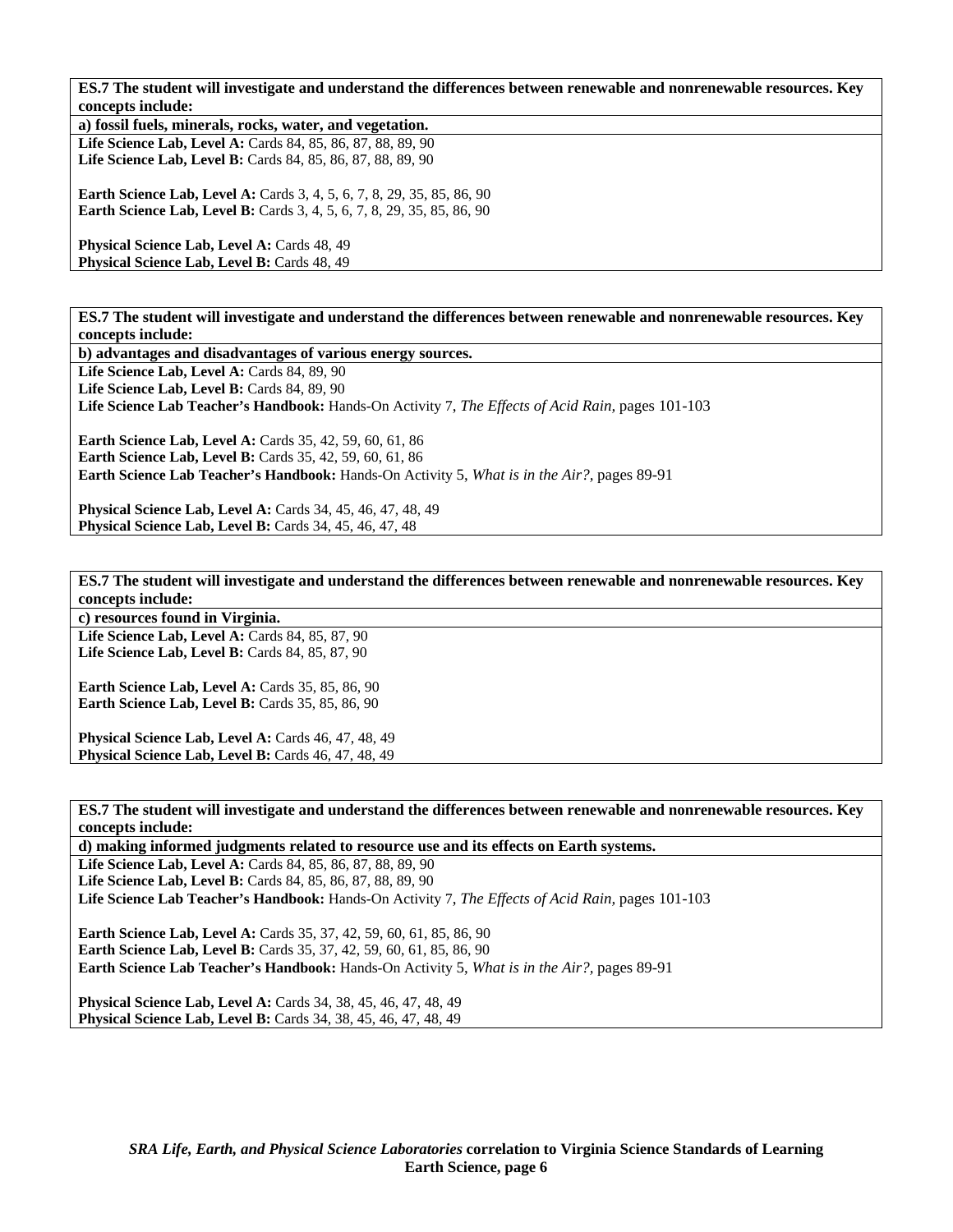**ES.7 The student will investigate and understand the differences between renewable and nonrenewable resources. Key concepts include:** 

**e) environmental costs and benefits. Life Science Lab, Level A:** Cards 84, 85, 86, 87, 88, 89, 90 **Life Science Lab, Level B:** Cards 84, 85, 86, 87, 88, 89, 90 **Life Science Lab Teacher's Handbook:** Hands-On Activity 7, *The Effects of Acid Rain,* pages 101-103 **Earth Science Lab, Level A: Cards 35, 37, 42, 59, 60, 61, 85, 86, 90 Earth Science Lab, Level B:** Cards 35, 37, 42, 59, 60, 61, 85, 86, 90 **Earth Science Lab Teacher's Handbook:** Hands-On Activity 5, *What is in the Air?,* pages 89-91 **Physical Science Lab, Level A:** Cards 34, 38, 45, 46, 47, 48, 49 **Physical Science Lab, Level B:** Cards 34, 38, 45, 46, 47, 48, 49

**ES.8 The student will investigate and understand geologic processes including plate tectonics. Key concepts include: a) how geologic processes are evidenced in the physiographic providences of Virginia including the Coastal Plain, Piedmont, Blue Ridge, Valley and Ridge, and Appalachian Plateau.** 

**Earth Science Lab, Level A:** Cards 12, 13, 14, 15, 16, 21, 22, 23, 24, 25, 26, 27, 28 **Earth Science Lab, Level B:** Cards 12, 13, 14, 15, 16, 21, 22, 23, 24, 25, 26, 27, 28 **Earth Science Lab Teacher's Handbook:** Hands-On Activity 2, *Plate Boundaries in Action,* pages 77-79

**ES.8 The student will investigate and understand geologic processes including plate tectonics. Key concepts include: b) processes (faulting, folding, volcanism, metamorphism, weathering, erosion, deposition, and sedimentation) and their resulting features.** 

**Earth Science Lab, Level A: Cards 14, 15, 16, 17, 22, 23, 28 Earth Science Lab, Level B:** Cards 14, 15, 16, 17, 22, 24, 28

**ES.8 The student will investigate and understand geologic processes including plate tectonics. Key concepts include: c) tectonic processes (subduction, rifting and sea floor spreading, and continental collision). Earth Science Lab, Level A: Cards 10, 11, 12, 13, 14, 15, 16, 17, 88 Earth Science Lab, Level B:** Cards 10, 11, 12, 13, 14, 15, 16, 17, 88 **Earth Science Lab Teacher's Handbook:** Hands-On Activity 2, *Plate Boundaries in Action,* pages 77-79

**ES.9 The student will investigate and understand how freshwater resources are influenced by geologic processes and the activities of humans. Key concepts include: a) processes of soil development. Earth Science Lab, Level A: Cards 23, 29** Earth Science Lab, Level B: Cards 23, 29

**ES.9 The student will investigate and understand how freshwater resources are influenced by geologic processes and the activities of humans. Key concepts include:** 

**b) development of karst topography.** 

**Earth Science Lab, Level A: Cards 18, 19, 20, 21 Earth Science Lab, Level B:** Cards 18, 19, 20, 21

**Earth Science Lab Teacher's Handbook:** Hands-On Activity 3, *Interpreting a Topographic Map,* pages 81-83

**ES.9 The student will investigate and understand how freshwater resources are influenced by geologic processes and the activities of humans. Key concepts include:** 

**c) identification of groundwater zones including the water table, zone of saturation, and zone of aeration.** 

Life Science Lab, Level A: Cards 82, 83, 84 Life Science Lab, Level B: Cards 82, 83, 84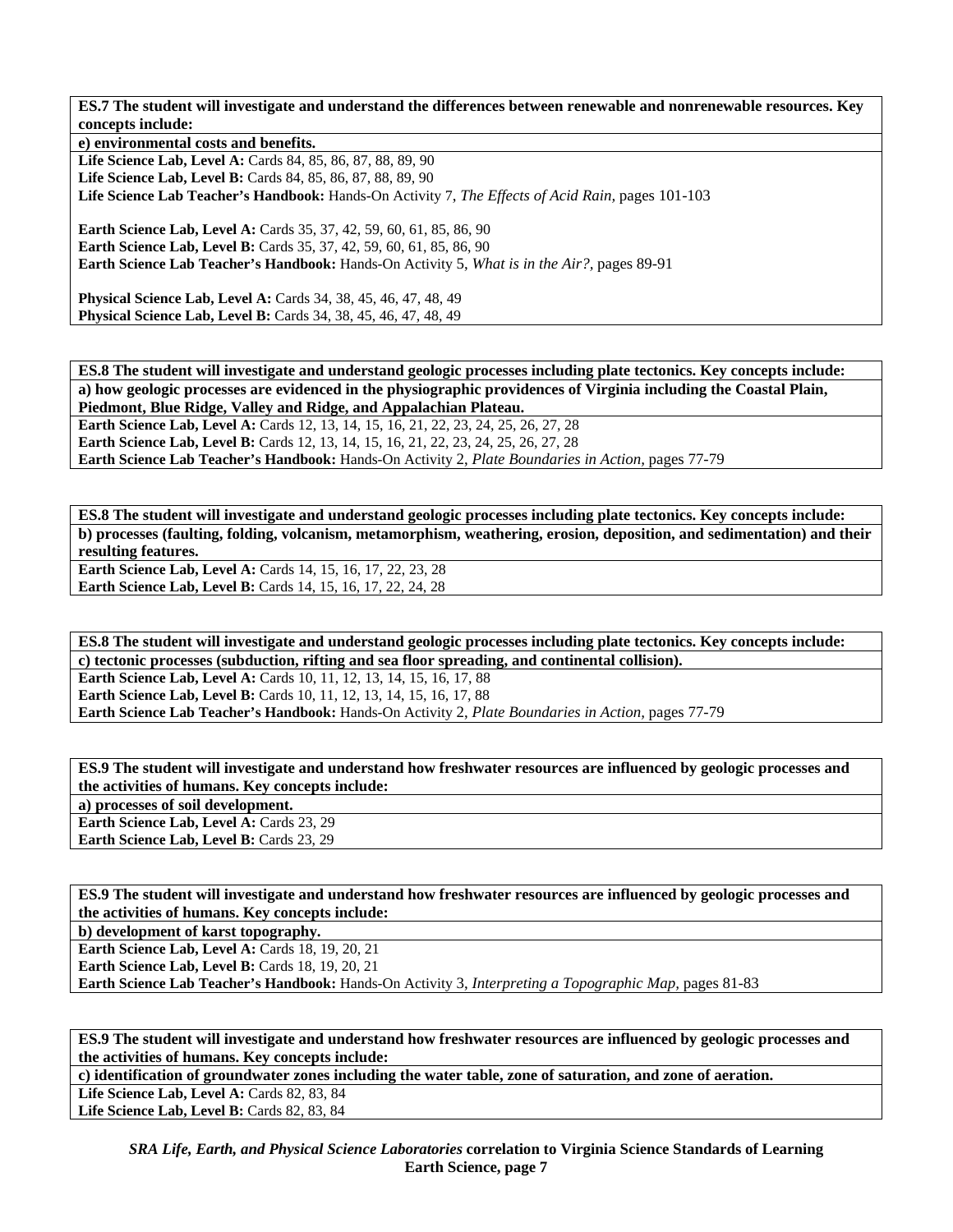**ES.9 The student will investigate and understand how freshwater resources are influenced by geologic processes and the activities of humans. Key concepts include:** 

**d) identification of other sources of fresh water including rivers, springs, and aquifers, with reference to the hydrologic cycle.** 

**Earth Science Lab, Level A: Cards 47, 82, 83, 84 Earth Science Lab, Level B: Cards 47, 82, 83, 84** 

**ES.9 The student will investigate and understand how freshwater resources are influenced by geologic processes and the activities of humans. Key concepts include:** 

 **e) dependence on freshwater resources and the effects of human usage on water quality.** 

Life Science Lab, Level A: Card 90 Life Science Lab. Level B: Card 90

**Earth Science Lab, Level A: Cards 82, 84, 85, 86 Earth Science Lab, Level B: Cards 82, 84, 85, 86** 

**ES.9 The student will investigate and understand how freshwater resources are influenced by geologic processes and the activities of humans. Key concepts include:** 

**f) identification of the major watershed systems in Virginia including the Chesapeake Bay and its tributaries.** 

Earth Science Lab, Level A: Cards 82, 83, 84 Earth Science Lab, Level B: Cards 82, 83, 84

**ES.10 The student will investigate and understand that many aspects of the history and evolution of the Earth and life can be inferred by studying rocks and fossils. Key concepts include:** 

**a) traces and remains of ancient, often extinct, life are preserved by various means in many sedimentary rocks.** 

Life Science Lab, Level A: Card 67 Life Science Lab, Level B: Card 67

**Life Science Lab Teacher's Handbook:** Hands-On Activity 5, *Making Fossils,* pages 93-95

**Earth Science Lab, Level A: Cards 33, 34, 35 Earth Science Lab, Level B: Cards 33, 34, 35** 

**ES.10 The student will investigate and understand that many aspects of the history and evolution of the Earth and life can be inferred by studying rocks and fossils. Key concepts include:** 

**b) superposition, cross-cutting relationships, index fossils, and radioactive decay are methods of dating bodies of rock. Earth Science Lab, Level A: Cards 30, 31, 32, 34 Earth Science Lab, Level B: Cards 30, 31, 32, 34** 

**ES.10 The student will investigate and understand that many aspects of the history and evolution of the Earth and life can be inferred by studying rocks and fossils. Key concepts include:** 

**c) absolute and relative dating have different applications but can be used together to determine the age of rocks and structures.** 

Earth Science Lab, Level A: Cards 30, 31 Earth Science Lab, Level B: Cards 30, 31

**ES.10 The student will investigate and understand that many aspects of the history and evolution of the Earth and life can be inferred by studying rocks and fossils. Key concepts include:** 

**d) rocks and fossils from many different geologic periods and epochs are found in Virginia.** 

**Earth Science Lab, Level A: Cards 6, 7, 8, 9, 32, 33 Earth Science Lab, Level B:** Cards 6, 7, 8, 9, 32, 33

> *SRA Life, Earth, and Physical Science Laboratories* **correlation to Virginia Science Standards of Learning Earth Science, page 8**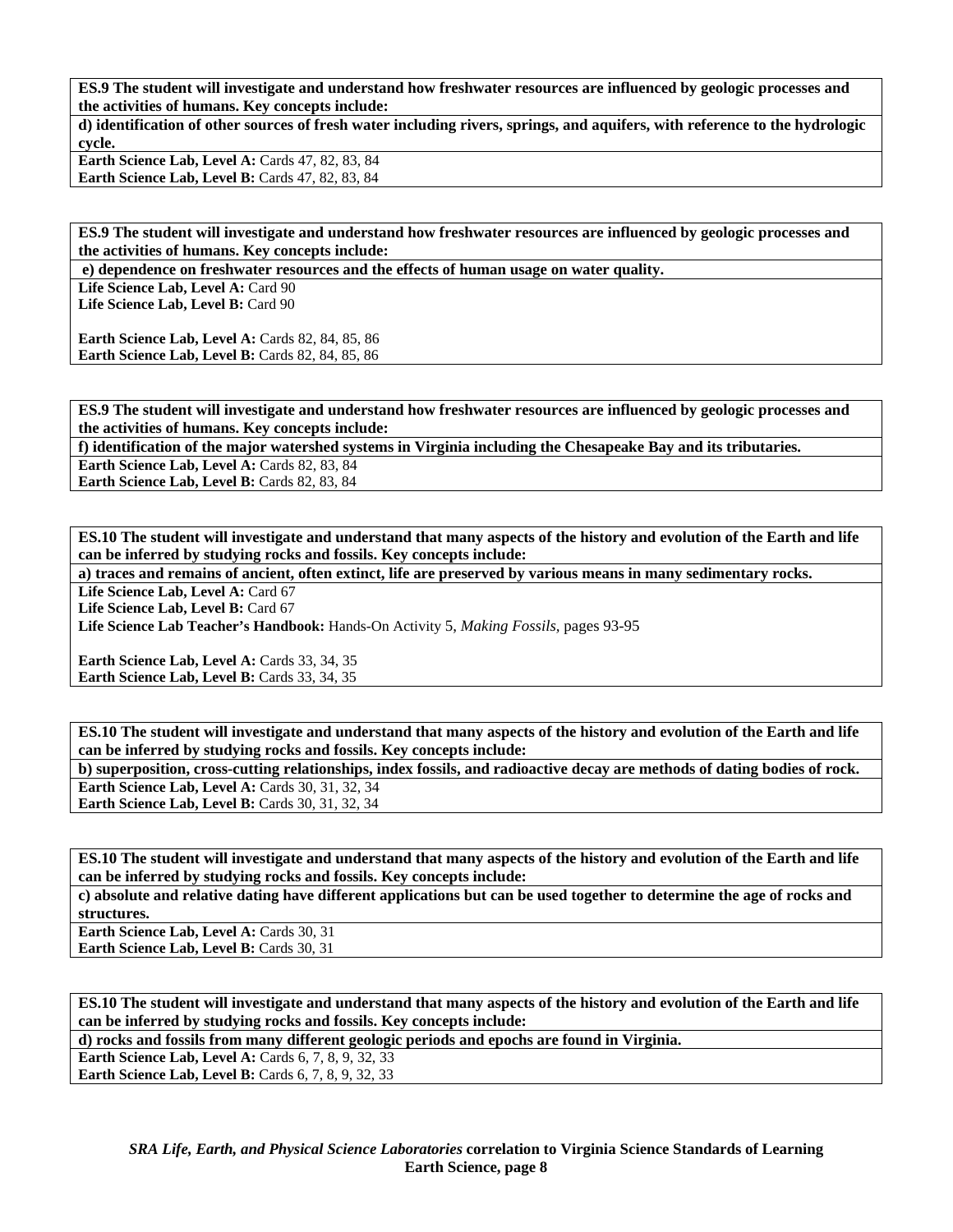**ES.11 The student will investigate and understand that oceans are complex, interactive physical, chemical, and biological systems and are subject to long—and short-term variations. Key concepts include: a) physical and chemical changes (tides, waves, currents, sea level and ice cap variations, upwelling, and salinity variations).** 

**Earth Science Lab, Level A:** Cards 26, 54, 59, 60, 61, 66, 87, 90 **Earth Science Lab, Level B:** Cards 26, 54, 59, 60, 61, 66, 87, 80 **Earth Science Lab Teacher's Handbook:** Hands-On Activity 8, *Temperature, Salinity, and Water Density,* pages 101-103

**ES.11 The student will investigate and understand that oceans are complex, interactive physical, chemical, and biological systems and are subject to long—and short-term variations. Key concepts include:** 

**b) importance of environmental and geologic implications.** 

**Earth Science Lab, Level A:** Cards 26, 38, 40, 41, 47, 54, 57, 58, 59, 60, 61, 87, 88, 89, 90 **Earth Science Lab, Level B:** Cards 26, 38, 40, 41, 47, 54, 57, 58, 59, 60, 61, 87, 88, 89, 90 **Earth Science Lab Teacher's Handbook:** Hands-On Activity 8, *Temperature, Salinity, and Water Density,* pages 101-103

**ES.11 The student will investigate and understand that oceans are complex, interactive physical, chemical, and biological systems and are subject to long—and short-term variations. Key concepts include: c) systems interacts (density differences, energy transfer, weather, and climate). Earth Science Lab, Level A:** Cards 26, 38, 40, 41, 47, 54, 57, 58, 59, 60, 61, 66, 87, 88, 89, 90 **Earth Science Lab, Level B:** Cards 26, 38, 40, 41, 47, 54, 57, 58, 59, 60, 61, 66, 87, 88, 89, 90 **Earth Science Lab Teacher's Handbook:** Hands-On Activity 8, *Temperature, Salinity, and Water Density,* pages 101-103

**ES.11 The student will investigate and understand that oceans are complex, interactive physical, chemical, and biological systems and are subject to long—and short-term variations. Key concepts include:** 

**d) features of the sea floor (continental margins, trenches, mid-ocean ridges, and abyssal plains) as reflections of tectonic processes.** 

**Earth Science Lab, Level A: Cards 12, 88** Earth Science Lab, Level B: Cards 12, 88

**ES.11 The student will investigate and understand that oceans are complex, interactive physical, chemical, and biological systems and are subject to long—and short-term variations. Key concepts include:** 

**e) economic and public policy issues concerning the oceans and the coastal zone including the Chesapeake Bay.**  Life Science Lab, Level A: Card 90

Life Science Lab, Level B: Card 90

**Earth Science Lab, Level A: Cards 85, 86, 90** Earth Science Lab, Level B: Cards 85, 86, 90

**ES.12 The student will investigate and understand the origin and evolution of the atmosphere and the interrelationships of geologic processes, biologic processes, and human activities on its composition and dynamics. Key concepts include: a) scientific evidence for atmospheric changes over geologic time.** 

Life Science Lab, Level A: Card 89 Life Science Lab, Level B: Card 89

**Earth Science Lab, Level A: Cards 36, 37, 38, 60 Earth Science Lab, Level B: Cards 36, 37, 38, 60**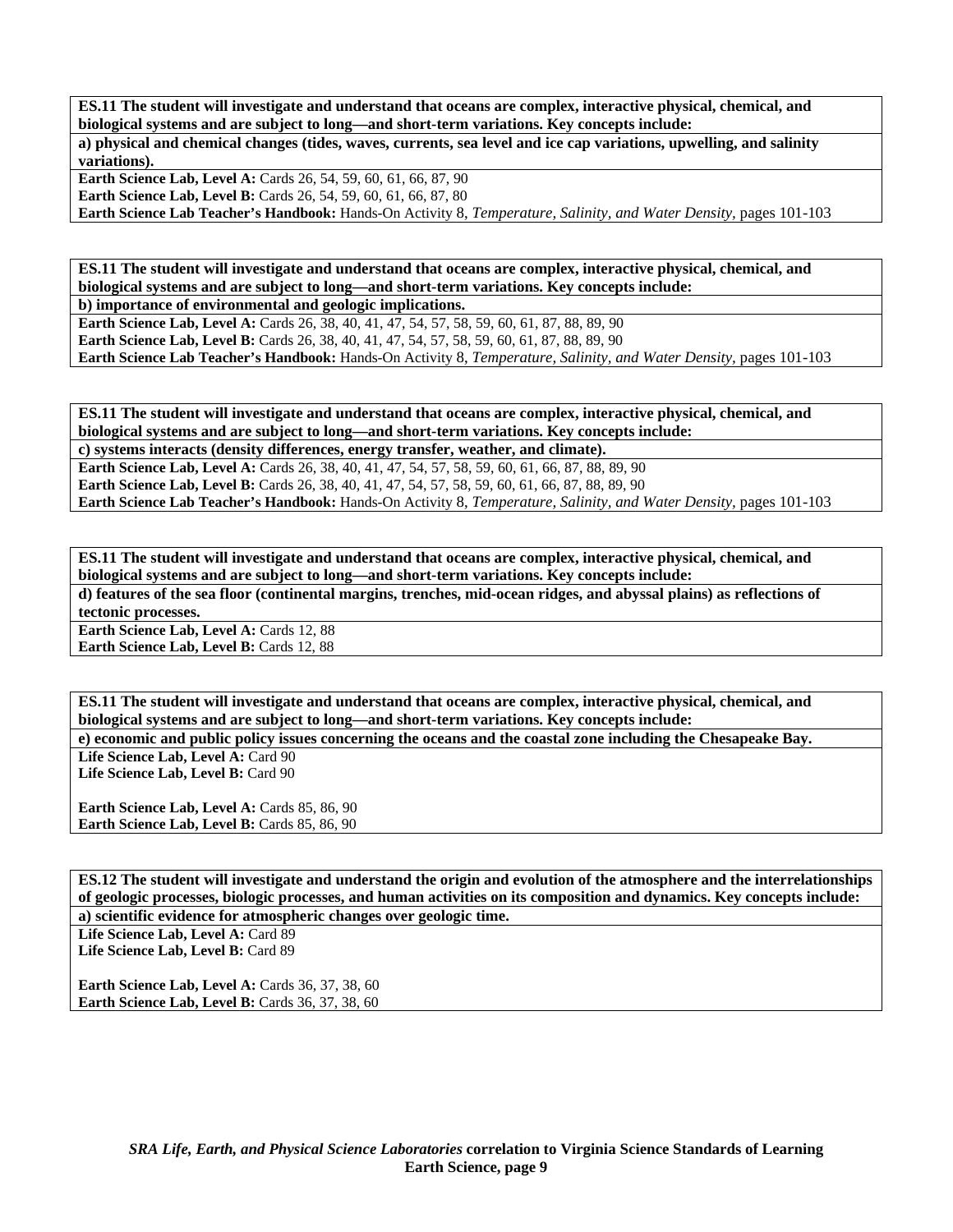**ES.12 The student will investigate and understand the origin and evolution of the atmosphere and the interrelationships of geologic processes, biologic processes, and human activities on its composition and dynamics. Key concepts include: b) current theories related to the effects of early life on the chemical makeup of the atmosphere.** 

**Earth Science Lab, Level A: Card 36** 

Earth Science Lab, Level B: Card 36

**ES.12 The student will investigate and understand the origin and evolution of the atmosphere and the interrelationships of geologic processes, biologic processes, and human activities on its composition and dynamics. Key concepts include: c) comparison of the Earth's atmosphere to that of other planets.** 

**Earth Science Lab, Level A: Cards 36, 37, 69, 70, 71 Earth Science Lab, Level B: Cards 36, 37, 69, 70, 71** 

**ES.12 The student will investigate and understand the origin and evolution of the atmosphere and the interrelationships of geologic processes, biologic processes, and human activities on its composition and dynamics. Key concepts include: d) atmospheric regulation mechanisms including the effects of density differences and energy transfer.** 

Earth Science Lab, Level A: Cards 36, 37, 38, 39, 40, 41, 42, 59 **Earth Science Lab, Level B:** Cards 36, 37, 38, 39, 40, 41, 42, 59

**Earth Science Lab Teacher's Handbook:** Hands-On Activity 5, *What is in the Air?,* pages 89-91

**ES.12 The student will investigate and understand the origin and evolution of the atmosphere and the interrelationships of geologic processes, biologic processes, and human activities on its composition and dynamics. Key concepts include: e) potential atmospheric compositional changes due to human, biologic, and geologic activity.** 

Life Science Lab, Level A: Card 89 Life Science Lab, Level B: Card 89

**Earth Science Lab, Level A:** Cards 17, 37, 42, 59, 60, 61 **Earth Science Lab, Level B:** Cards 17, 37, 42, 59, 60, 61 **Earth Science Lab Teacher's Handbook:** Hands-On Activity 5, *What is in the Air?,* pages 89-91

**ES.13 The student will investigate and understand that energy transfer between the sun and the Earth and its atmosphere drives weather and climate on Earth. Key concepts include:** 

**a) observation and collection of weather data.** 

**Earth Science Lab, Level A:** Cards 39, 40, 41, 43, 44, 45, 46, 47, 48, 49, 50, 51, 52, 53, 54, 55, 56, 57, 58, 59, 60, 61 **Earth Science Lab, Level B:** Cards 39, 40, 41, 43, 44, 45, 46, 47, 48, 49, 50, 51, 52, 53, 54, 55, 56, 57, 58, 59, 60, 61 **Earth Science Lab Teacher's Handbook:** Hands-On Activity 6, *Modeling a Tornado,* pages 93-95

**ES.13 The student will investigate and understand that energy transfer between the sun and the Earth and its atmosphere drives weather and climate on Earth. Key concepts include:** 

**b) prediction of weather patterns.** 

Earth Science Lab, Level A: Cards 48, 50, 51, 52, 53, 54, 55, 56, 57, 58 **Earth Science Lab, Level B:** Cards 48, 50, 51, 52, 53, 54, 55, 56, 57, 58

**ES.13 The student will investigate and understand that energy transfer between the sun and the Earth and its atmosphere drives weather and climate on Earth. Key concepts include:** 

**c) severe weather occurrences, such as tornadoes, hurricanes, and major storms.** 

Earth Science Lab, Level A: Cards 52, 53, 54

Earth Science Lab, Level B: Cards 52, 53, 54

**Earth Science Lab Teacher's Handbook:** Hands-On Activity 6, *Modeling a Tornado,* pages 93-95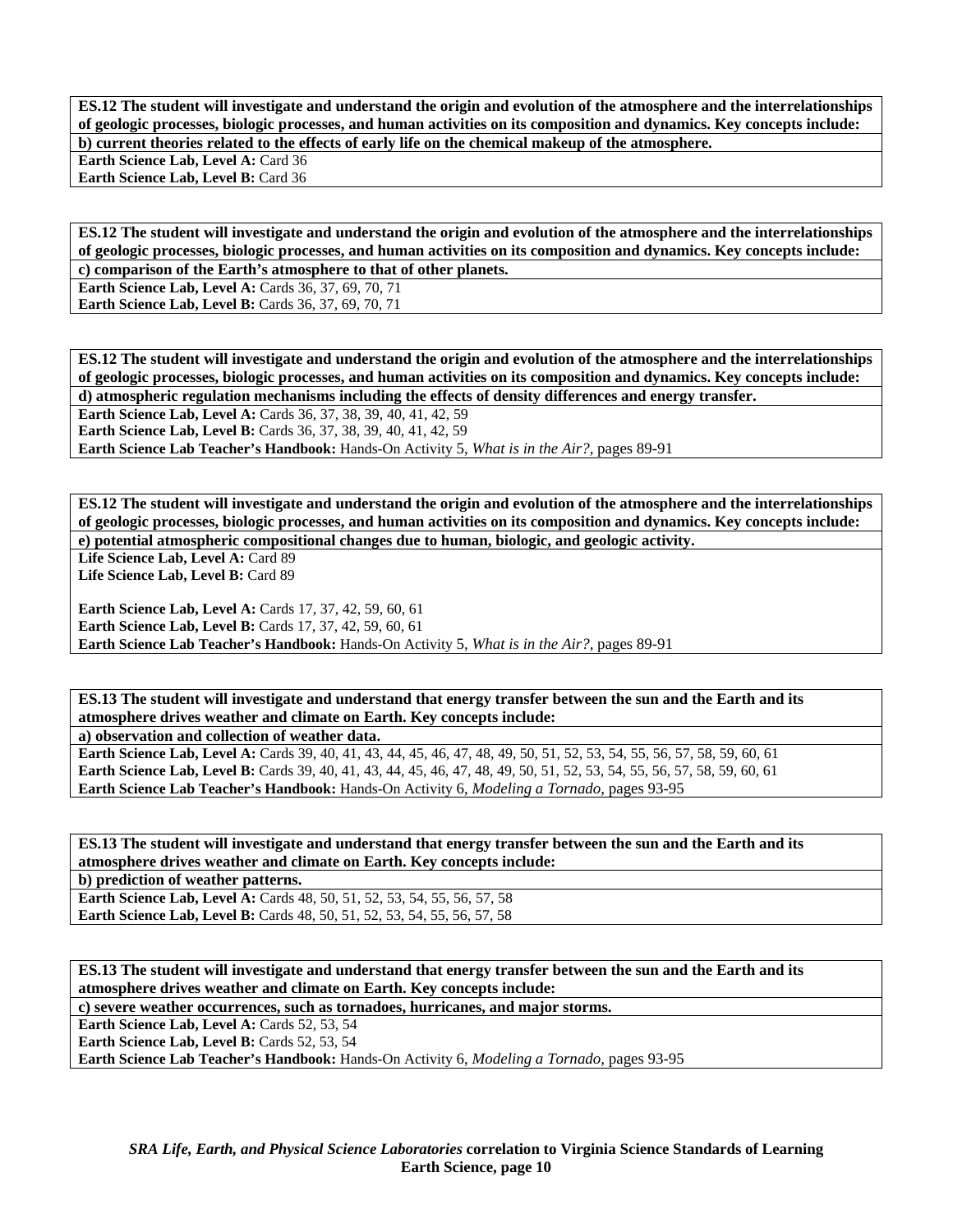**ES.13 The student will investigate and understand that energy transfer between the sun and the Earth and its atmosphere drives weather and climate on Earth. Key concepts include: d) weather phenomena and the factors that affect climate including radiation and convection.** 

**Earth Science Lab, Level A: Cards 55, 56, 57, 58, 59, 60, 61 Earth Science Lab, Level B:** Cards 55, 56, 57, 58, 59, 60, 61

**ES.14 The student will investigate and understand scientific concepts related to the origin and evolution of the universe. Key concepts include:** 

**a) nebulae.** 

**Earth Science Lab, Level A: Card 76 Earth Science Lab, Level B: Card 76** 

**ES.14 The student will investigate and understand scientific concepts related to the origin and evolution of the universe. Key concepts include: b) the origin of stars and star systems. Earth Science Lab, Level A: Card 76 Earth Science Lab, Level B: Card 76** 

**ES.14 The student will investigate and understand scientific concepts related to the origin and evolution of the universe. Key concepts include: c) stellar evolution. Earth Science Lab, Level A: Card 76** 

**Earth Science Lab, Level B: Card 76** 

**ES.14 The student will investigate and understand scientific concepts related to the origin and evolution of the universe. Key concepts include: d) galaxies.** 

**Earth Science Lab, Level A: Card 77 Earth Science Lab, Level B: Card 77** 

**ES.14 The student will investigate and understand scientific concepts related to the origin and evolution of the universe. Key concepts include:** 

**e) cosmology including the big bang theory.** 

**Earth Science Lab, Level A: Card 78** 

**Earth Science Lab, Level B: Card 78**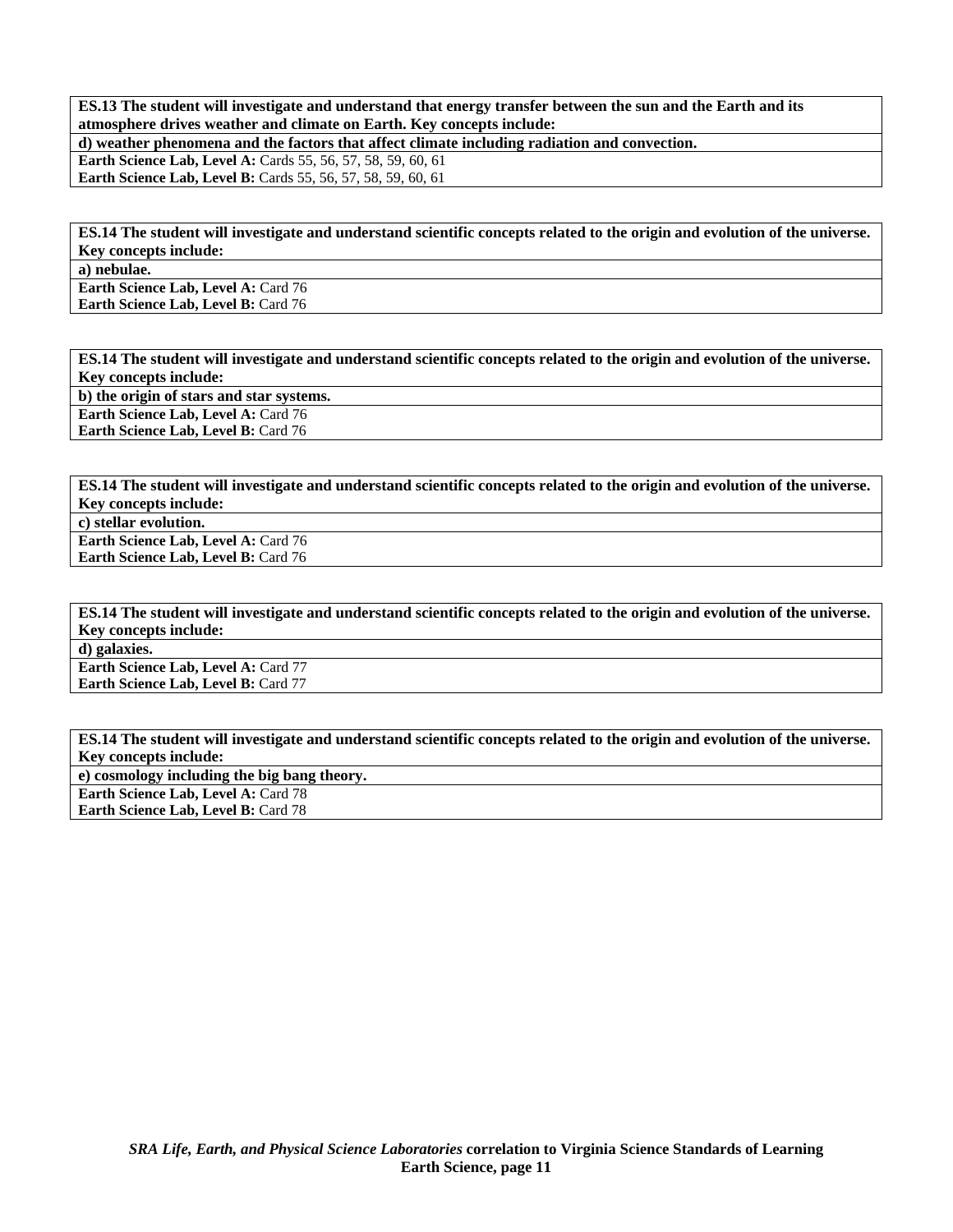# *SRA Life, Earth, and Physical Science Laboratories*  **correlation to Virginia Science Standards of Learning Physical Science**

*SRA Life, Earth, and Physical Science Laboratories* provide core science content in an alternate reading format. Each *SRA Science Lab* contains 180 Science Cards covering key science concepts and vocabulary. Each lab covers 90 different science topics presented at two different reading levels to meet varied student abilities. The *Teacher's Handbook* includes hands-on inquiry activities as well as vocabulary building exercises. The *Classroom Resource CD-ROM* includes Writing Strategies in Science along with tests and vocabulary gimps.

### **PS.1 The student will plan and conduct investigations in which:**

**a) chemicals and equipment are used safely.** 

**Life Science Lab Teacher's Handbook:** Hands-On Activity 1, *Examining Cells,* pages 77-79; Hands-On Activity 2, *Culturing Bacteria,* pages 81-83; Hands-On Activity 3, *Investigating Arthropods,* pages 85-87; Hands-On Activity 4, *Your Cardiovascular System,* pages 89-91; Hands-On Activity 5, *Making Fossils,* pages 93-95; Hands-On Activity 6, *How Much Does Energy Cost?,* pages 97-99; Hands-On Activity 7, *The Effects of Acid Rain,* pages 101-103

**Earth Science Lab Teacher's Handbook:** Hands-On Activity 1, *Identifying Minerals with the Mohs Scale,* pages 73-75; Hands-On Activity 2, *Plate Boundaries in Action,* pages 77-79; Hands-On Activity 3, *Interpreting a Topographic Map,* pages 81-83; Hands-On Activity 4, *Using Sound Waves,* pages 85-87; Hands-On Activity 5, *What is in the Air?,* pages 89-91; Hands-On Activity 6, *Modeling a Tornado,* pages 93-95; Hands-On Activity 7, *Sizes in the Solar System,* pages 97-99; Hands-On Activity 8, *Temperature, Salinity, and Water Density,* pages 101-103

**Physical Science Lab Teacher's Handbook:** Hands-On Activity 1, *Measuring pH of Acids and Bases,* pages 77-79; Hands-On Activity 2, *Chemical Reaction Rates,* pages 81-83; Hands-On Activity 3, *Energy Conversion,* pages 85-87; Hands-On Activity 4, *Reducing Friction,* pages 89-91; Hands-On Activity 5, *Making a Potato Battery,* pages 93-95; Hands-On Activity 6, *Making Sound,* pages 97-99

**PS.1 The student will plan and conduct investigations in which: b) length, mass, volume, density, temperature, weight, and force are accurately measured and reported using metric units (SI—International System of Units).** 

**Life Science Lab Teacher's Handbook:** Hands-On Activity 4, *Your Cardiovascular System,* pages 89-91; Hands-On Activity 7, *The Effects of Acid Rain,* pages 101-103

**Earth Science Lab Teacher's Handbook:** Hands-On Activity 1, *Identifying Minerals with the Mohs Scale,* pages 73-75; Hands-On Activity 3, *Interpreting a Topographic Map,* pages 81-83; Hands-On Activity 7, *Sizes in the Solar System,* pages 97- 99

**Physical Science Lab Teacher's Handbook:** Hands-On Activity 1, *Measuring pH of Acids and Bases,* pages 77-79; Hands-On Activity 2, *Chemical Reaction Rates,* pages 81-83; Hands-On Activity 3, *Energy Conversion,* pages 85-87; Hands-On Activity 4, *Reducing Friction,* pages 89-91; Hands-On Activity 6, *Making Sound,* pages 97-99

**PS.1 The student will plan and conduct investigations in which: c) conversions are made among metric units, applying appropriate prefixes. Physical Science Lab, Level A: Cards 42, 65** Physical Science Lab, Level B: Cards 42, 65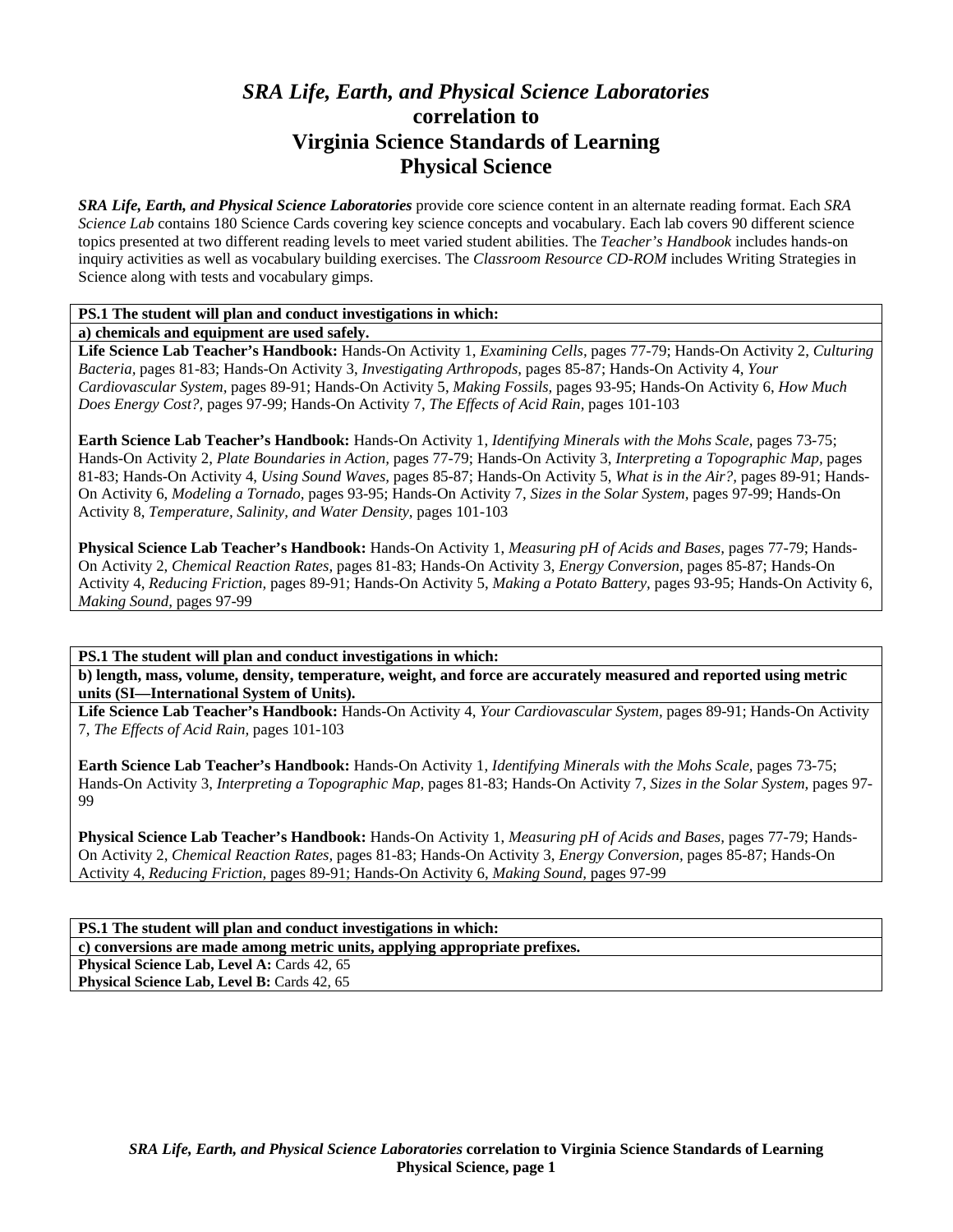**d) triple beam and electronic balances, thermometers, metric rules, graduated cylinders, and spring scales are used to gather data.** 

**Life Science Lab Teacher's Handbook:** Hands-On Activity 1, *Examining Cells,* pages 77-79; Hands-On Activity 2, *Culturing Bacteria,* pages 81-83; Hands-On Activity 3, *Investigating Arthropods,* pages 85-87; Hands-On Activity 4, *Your Cardiovascular System,* pages 89-91; Hands-On Activity 5, *Making Fossils,* pages 93-95; Hands-On Activity 6, *How Much Does Energy Cost?,* pages 97-99; Hands-On Activity 7, *The Effects of Acid Rain,* pages 101-103

**Earth Science Lab Teacher's Handbook:** Hands-On Activity 1, *Identifying Minerals with the Mohs Scale,* pages 73-75; Hands-On Activity 2, *Plate Boundaries in Action,* pages 77-79; Hands-On Activity 3, *Interpreting a Topographic Map,* pages 81-83; Hands-On Activity 4, *Using Sound Waves,* pages 85-87; Hands-On Activity 5, *What is in the Air?,* pages 89-91; Hands-On Activity 6, *Modeling a Tornado,* pages 93-95; Hands-On Activity 7, *Sizes in the Solar System,* pages 97-99; Hands-On Activity 8, *Temperature, Salinity, and Water Density,* pages 101-103

**Physical Science Lab Teacher's Handbook:** Hands-On Activity 1, *Measuring pH of Acids and Bases,* pages 77-79; Hands-On Activity 2, *Chemical Reaction Rates,* pages 81-83; Hands-On Activity 3, *Energy Conversion,* pages 85-87; Hands-On Activity 4, *Reducing Friction,* pages 89-91; Hands-On Activity 5, *Making a Potato Battery,* pages 93-95; Hands-On Activity 6, *Making Sound,* pages 97-99

**PS.1 The student will plan and conduct investigations in which: e) numbers are expressed in scientific notation where appropriate.**  Physical Science Lab, Level A: Cards 82 **Physical Science Lab, Level B: Cards 82** 

**PS.1 The student will plan and conduct investigations in which:** 

**f) research skills are utilized using a variety of resources.** 

**Life Science Lab Teacher's Handbook:** Hands-On Activity 2, *Culturing Bacteria,* pages 81-83

**Classroom Resource CD-ROM:** Writing Strategy 9, 10, 12

**PS.1 The student will plan and conduct investigations in which: g) independent and dependent variables, constants, controls, and repeated trails are identified. Life Science Lab Teacher's Handbook:** Hands-On Activity 7, *The Effects of Acid Rain,* pages 101-103

**Earth Science Lab Teacher's Handbook:** Hands-On Activity 8, *Temperature, Salinity, and Water Density,* pages 101-103

**Physical Science Lab Teacher's Handbook:** Hands-On Activity 2, *Chemical Reaction Rates,* pages 81-83

**Classroom Resource CD-ROM:** Writing Strategy 15, 23

**PS.1 The student will plan and conduct investigations in which:** 

**h) data tables showing the independent and dependent variables, derived quantities, and the number of trials are constructed and interpreted.** 

**Life Science Lab Teacher's Handbook:** Hands-On Activity 4, *Your Cardiovascular System,* pages 89-91; Hands-On Activity 6, *How Much Does Energy Cost?,* pages 97-99; Hands-On Activity 7, *The Effects of Acid Rain,* pages 101-103

**Earth Science Lab Teacher's Handbook:** Hands-On Activity 8, *Temperature, Salinity, and Water Density,* pages 101-103

**Physical Science Lab Teacher's Handbook:** Hands-On Activity 2, *Chemical Reaction Rates,* pages 81-83; Hands-On Activity 3, *Energy Conversion,* pages 85-87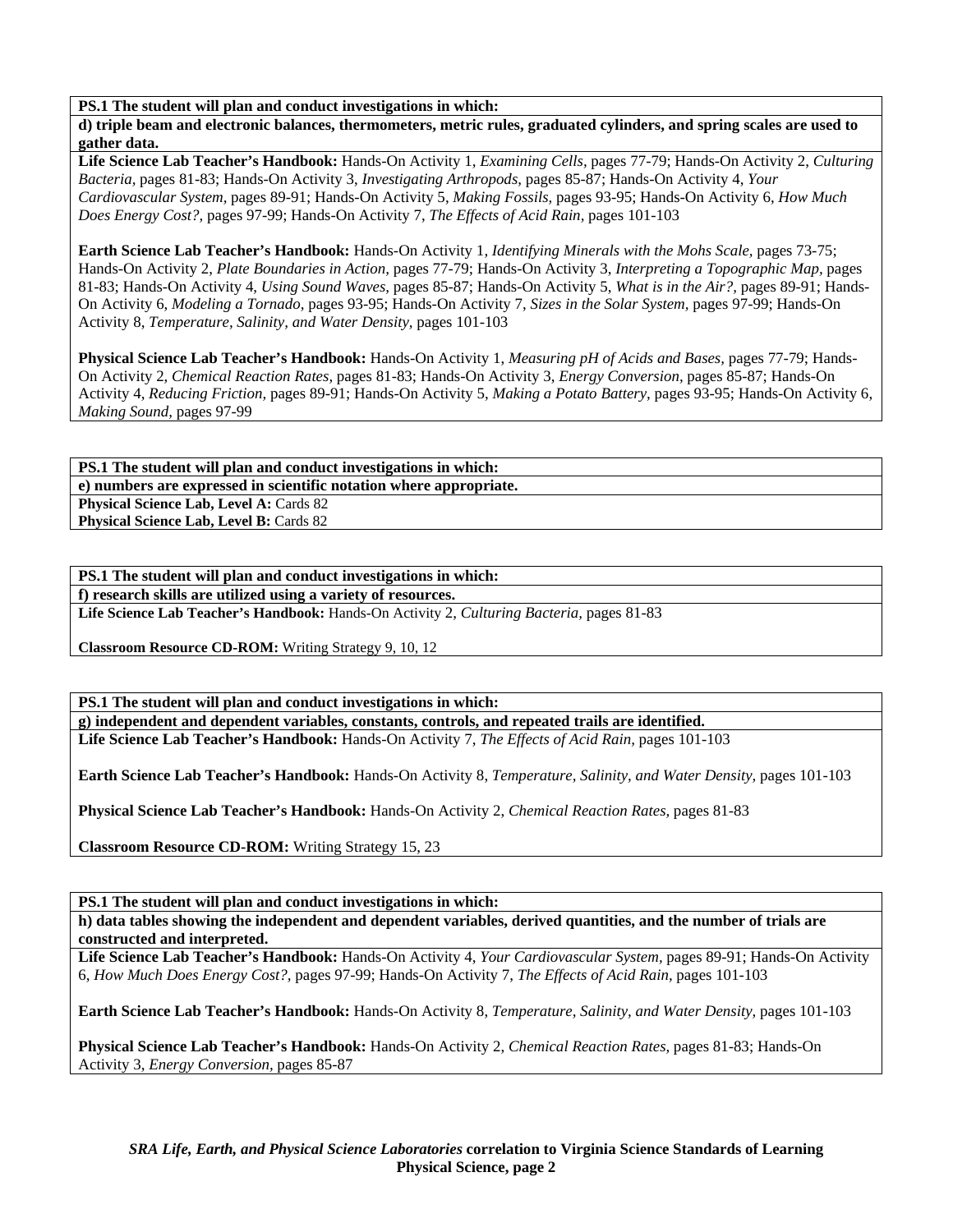**i) data tables for descriptive statistics showing specific measures of central tendency, the range of the data set, and the number of repeated trails are constructed and interpreted.** 

**Life Science Lab Teacher's Handbook:** Hands-On Activity 2, *Culturing Bacteria,* pages 81-83; Hands-On Activity 3, *Investigating Arthropods,* pages 85-87; Hands-On Activity 6, *How Much Does Energy Cost?,* pages 97-99; Hands-On Activity 7, *The Effects of Acid Rain,* pages 101-103

**Earth Science Lab Teacher's Handbook:** Hands-On Activity 5, *What is in the Air?,* pages 89-91; Hands-On Activity 7, *Sizes in the Solar System,* pages 97-99; Hands-On Activity 8, *Temperature, Salinity, and Water Density,* pages 101-103

**Physical Science Lab Teacher's Handbook:** Hands-On Activity 1, *Measuring pH of Acids and Bases,* pages 77-79; Hands-On Activity 2, *Chemical Reaction Rates,* pages 81-83; Hands-On Activity 3, *Energy Conversion,* pages 85-87; Hands-On Activity 4, *Reducing Friction,* pages 89-91; Hands-On Activity 6, *Making Sound,* pages 97-99

#### **PS.1 The student will plan and conduct investigations in which:**

**j) frequency distributions, scattergrams, line plots, and histograms are constructed and interpreted.** 

**Life Science Lab Teacher's Handbook:** Hands-On Activity 4, *Your Cardiovascular System,* pages 89-91; Hands-On Activity 6, *How Much Does Energy Cost?,* pages 97-99; Hands-On Activity 7, *The Effects of Acid Rain,* pages 101-103

**Earth Science Lab Teacher's Handbook:** Hands-On Activity 3, *Interpreting a Topographic Map,* pages 81-83; Hands-On Activity 5, *What is in the Air?,* pages 89-91; Hands-On Activity 8, *Temperature, Salinity, and Water Density,* pages 101-103

**Physical Science Lab Teacher's Handbook:** Hands-On Activity 1, *Measuring pH of Acids and Bases,* pages 77-79; Hands-On Activity 2, *Chemical Reaction Rates,* pages 81-83; Hands-On Activity 3, *Energy Conversion,* pages 85-87; Hands-On Activity 4, *Reducing Friction,* pages 89-91; Hands-On Activity 6, *Making Sound,* pages 97-99

**PS.1 The student will plan and conduct investigations in which:** 

**k) valid conclusions are made after analyzing data.** 

**Life Science Lab Teacher's Handbook:** Hands-On Activity 2, *Culturing Bacteria,* pages 81-83; Hands-On Activity 3, *Investigating Arthropods,* pages 85-87; Hands-On Activity 4, *Your Cardiovascular System,* pages 89-91; Hands-On Activity 5, *Making Fossils,* pages 93-95; Hands-On Activity 6, *How Much Does Energy Cost?,* pages 97-99; Hands-On Activity 7, *The Effects of Acid Rain,* pages 101-103

**Earth Science Lab Teacher's Handbook:** Hands-On Activity 1, *Identifying Minerals with the Mohs Scale,* pages 73-75; Hands-On Activity 3, *Interpreting a Topographic Map,* pages 81-83; Hands-On Activity 5, *What is in the Air?,* pages 89-91; Hands-On Activity 8, *Temperature, Salinity, and Water Density,* pages 101-103

**Physical Science Lab Teacher's Handbook:** Hands-On Activity 1, *Measuring pH of Acids and Bases,* pages 77-79; Hands-On Activity 2, *Chemical Reaction Rates,* pages 81-83; Hands-On Activity 3, *Energy Conversion,* pages 85-87; Hands-On Activity 4, *Reducing Friction,* pages 89-91; Hands-On Activity 6, *Making Sound,* pages 97-99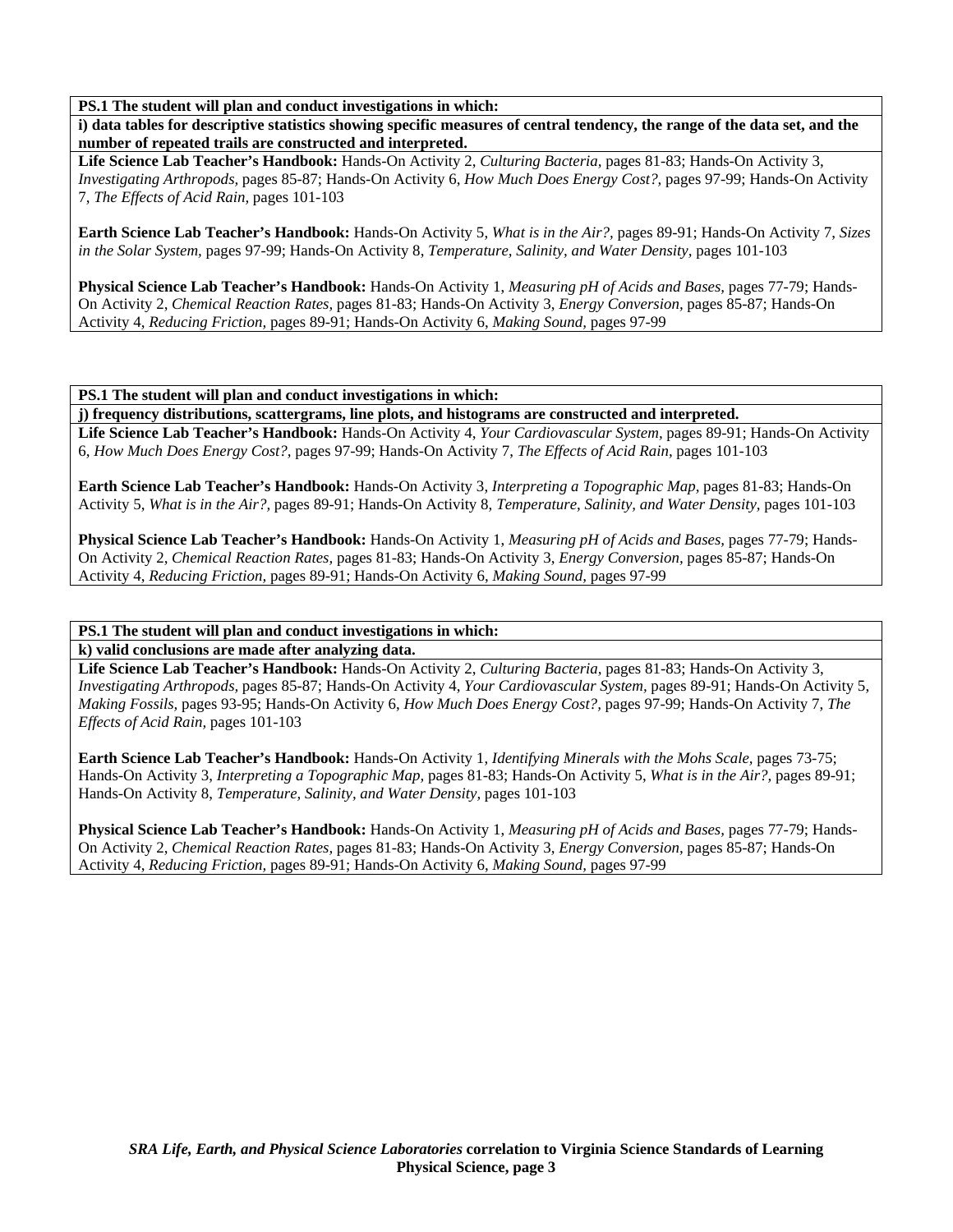## **l) research methods are used to investigate practical problems and questions.**

**Life Science Lab Teacher's Handbook:** Hands-On Activity 1, *Examining Cells,* pages 77-79; Hands-On Activity 2, *Culturing Bacteria,* pages 81-83; Hands-On Activity 3, *Investigating Arthropods,* pages 85-87; Hands-On Activity 4, *Your Cardiovascular System,* pages 89-91; Hands-On Activity 5, *Making Fossils,* pages 93-95; Hands-On Activity 6, *How Much Does Energy Cost?,* pages 97-99; Hands-On Activity 7, *The Effects of Acid Rain,* pages 101-103

**Earth Science Lab Teacher's Handbook:** Hands-On Activity 1, *Identifying Minerals with the Mohs Scale,* pages 73-75; Hands-On Activity 2, *Plate Boundaries in Action,* pages 77-79; Hands-On Activity 3, *Interpreting a Topographic Map,* pages 81-83; Hands-On Activity 4, *Using Sound Waves,* pages 85-87; Hands-On Activity 5, *What is in the Air?,* pages 89-91; Hands-On Activity 6, *Modeling a Tornado,* pages 93-95; Hands-On Activity 7, *Sizes in the Solar System,* pages 97-99; Hands-On Activity 8, *Temperature, Salinity, and Water Density,* pages 101-103

**Physical Science Lab Teacher's Handbook:** Hands-On Activity 1, *Measuring pH of Acids and Bases,* pages 77-79; Hands-On Activity 2, *Chemical Reaction Rates,* pages 81-83; Hands-On Activity 3, *Energy Conversion,* pages 85-87; Hands-On Activity 4, *Reducing Friction,* pages 89-91; Hands-On Activity 5, *Making a Potato Battery,* pages 93-95; Hands-On Activity 6, *Making Sound,* pages 97-99

**Classroom Resource CD-ROM:** Writing Strategy 15

**PS.1 The student will plan and conduct investigations in which: m) experimental results are presented in appropriate written form.** 

**Life Science Lab Teacher's Handbook:** Hands-On Activity 1, *Examining Cells,* pages 77-79; Hands-On Activity 2, *Culturing Bacteria,* pages 81-83; Hands-On Activity 3, *Investigating Arthropods,* pages 85-87; Hands-On Activity 4, *Your Cardiovascular System,* pages 89-91; Hands-On Activity 5, *Making Fossils,* pages 93-95; Hands-On Activity 6, *How Much Does Energy Cost?,* pages 97-99; Hands-On Activity 7, *The Effects of Acid Rain,* pages 101-103

**Earth Science Lab Teacher's Handbook:** Hands-On Activity 1, *Identifying Minerals with the Mohs Scale,* pages 73-75; Hands-On Activity 2, *Plate Boundaries in Action,* pages 77-79; Hands-On Activity 3, *Interpreting a Topographic Map,* pages 81-83; Hands-On Activity 4, *Using Sound Waves,* pages 85-87; Hands-On Activity 5, *What is in the Air?,* pages 89-91; Hands-On Activity 6, *Modeling a Tornado,* pages 93-95; Hands-On Activity 7, *Sizes in the Solar System,* pages 97-99; Hands-On Activity 8, *Temperature, Salinity, and Water Density,* pages 101-103

**Physical Science Lab Teacher's Handbook:** Hands-On Activity 1, *Measuring pH of Acids and Bases,* pages 77-79; Hands-On Activity 2, *Chemical Reaction Rates,* pages 81-83; Hands-On Activity 3, *Energy Conversion,* pages 85-87; Hands-On Activity 4, *Reducing Friction,* pages 89-91; Hands-On Activity 5, *Making a Potato Battery,* pages 93-95; Hands-On Activity 6, *Making Sound,* pages 97-99

**Classroom Resource CD-ROM:** Writing Strategy 1-30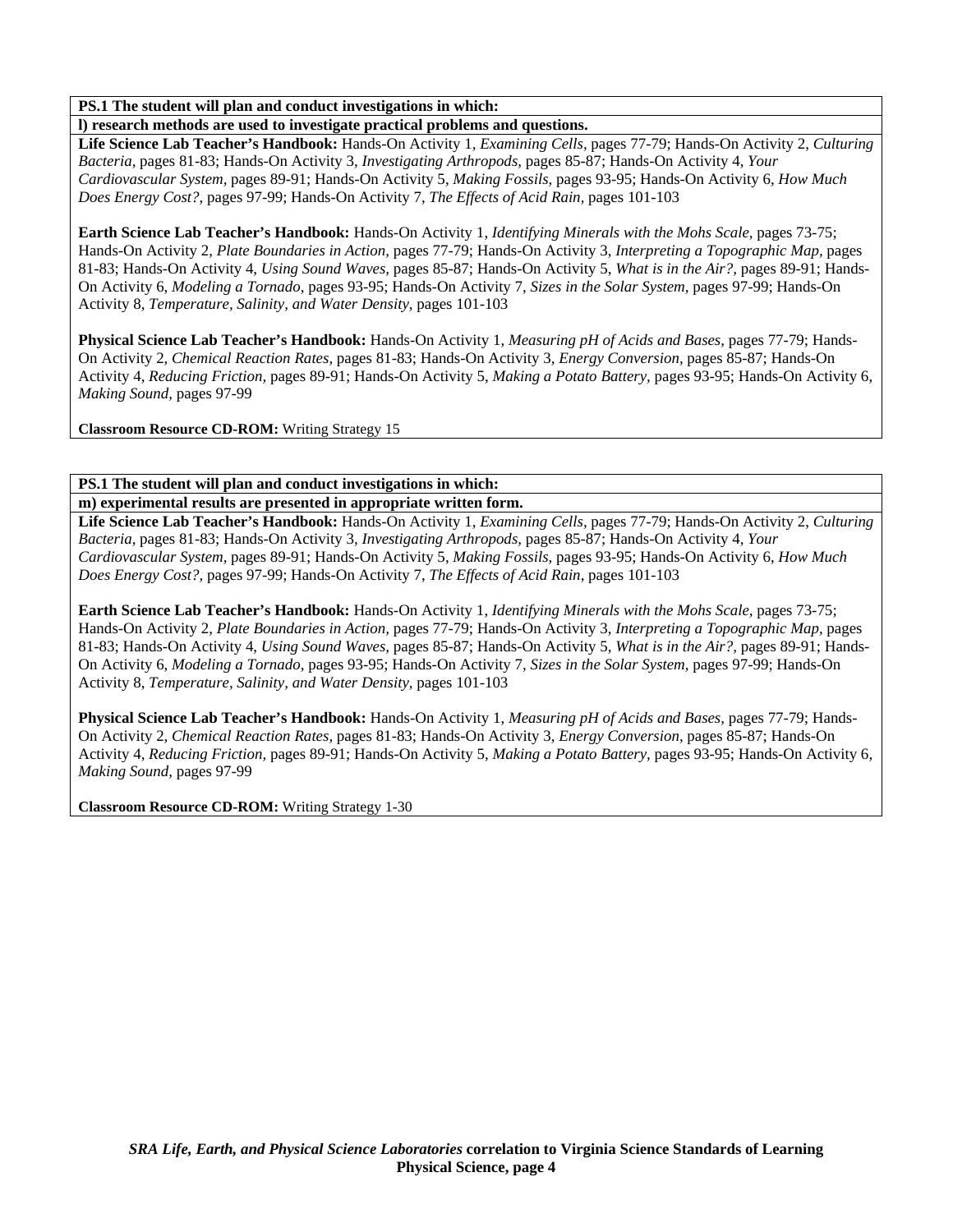**n) an understanding of the nature of science is developed and reinforced.** 

**Life Science Lab Teacher's Handbook:** Hands-On Activity 1, *Examining Cells,* pages 77-79; Hands-On Activity 2, *Culturing Bacteria,* pages 81-83; Hands-On Activity 3, *Investigating Arthropods,* pages 85-87; Hands-On Activity 4, *Your Cardiovascular System,* pages 89-91; Hands-On Activity 5, *Making Fossils,* pages 93-95; Hands-On Activity 6, *How Much Does Energy Cost?,* pages 97-99; Hands-On Activity 7, *The Effects of Acid Rain,* pages 101-103

**Earth Science Lab Teacher's Handbook:** Hands-On Activity 1, *Identifying Minerals with the Mohs Scale,* pages 73-75; Hands-On Activity 2, *Plate Boundaries in Action,* pages 77-79; Hands-On Activity 3, *Interpreting a Topographic Map,* pages 81-83; Hands-On Activity 4, *Using Sound Waves,* pages 85-87; Hands-On Activity 5, *What is in the Air?,* pages 89-91; Hands-On Activity 6, *Modeling a Tornado,* pages 93-95; Hands-On Activity 7, *Sizes in the Solar System,* pages 97-99; Hands-On Activity 8, *Temperature, Salinity, and Water Density,* pages 101-103

**Physical Science Lab Teacher's Handbook:** Hands-On Activity 1, *Measuring pH of Acids and Bases,* pages 77-79; Hands-On Activity 2, *Chemical Reaction Rates,* pages 81-83; Hands-On Activity 3, *Energy Conversion,* pages 85-87; Hands-On Activity 4, *Reducing Friction,* pages 89-91; Hands-On Activity 5, *Making a Potato Battery,* pages 93-95; Hands-On Activity 6, *Making Sound,* pages 97-99

### **PS.2 The student will investigate and understand the basic nature of matter. Key concepts include: a) the particle theory of matter.**

**Physical Science Lab, Level A: Cards 3, 4, 10, 11, 12 Physical Science Lab, Level B: Cards 3, 4, 10, 11, 12** 

| PS.2 The student will investigate and understand the basic nature of matter. Key concepts include:         |
|------------------------------------------------------------------------------------------------------------|
| b) elements, compounds, mixtures, acids, bases, and salts.                                                 |
| <b>Physical Science Lab, Level A: Cards 10, 11, 12, 13, 14, 15, 16</b>                                     |
| <b>Physical Science Lab, Level B:</b> Cards 10, 11, 12, 13, 14, 15, 16                                     |
| Physical Science Lab Teacher's Handbook: Hands-On Activity 1, Measuring pH of Acids and Bases, pages 77-79 |

**PS.2 The student will investigate and understand the basic nature of matter. Key concepts include: c) solids, liquids, and gases. Physical Science Lab, Level A: Cards 5, 6, 7 Physical Science Lab, Level B: Cards 5, 6, 7** 

| PS.2 The student will investigate and understand the basic nature of matter. Key concepts include: |
|----------------------------------------------------------------------------------------------------|
| d) characteristics of types of matter based on physical and chemical properties.                   |
| <b>Physical Science Lab, Level A: Cards 1, 2, 5</b>                                                |
| <b>Physical Science Lab, Level B:</b> Cards 1, 2, 5                                                |

| PS.2 The student will investigate and understand the basic nature of matter. Key concepts include: |
|----------------------------------------------------------------------------------------------------|
| e) physical properties (shapes, density, solubility, odor, melting point, boiling point, color).   |
| <b>Physical Science Lab, Level A: Cards 1, 2, 5, 6</b>                                             |
| <b>Physical Science Lab, Level B:</b> Cards 1, 2, 5, 6                                             |

**PS.2 The student will investigate and understand the basic nature of matter. Key concepts include: f) chemical properties (acidity, basicity, combustibility, reactivity). Physical Science Lab, Level A: Cards 1, 14, 15, 16, 27, 30, 33** 

**Physical Science Lab, Level B:** Cards 1, 14, 15, 16, 27, 30, 33 **Physical Science Lab Teacher's Handbook:** Hands-On Activity 1, *Measuring pH of Acids and Bases,* pages 77-79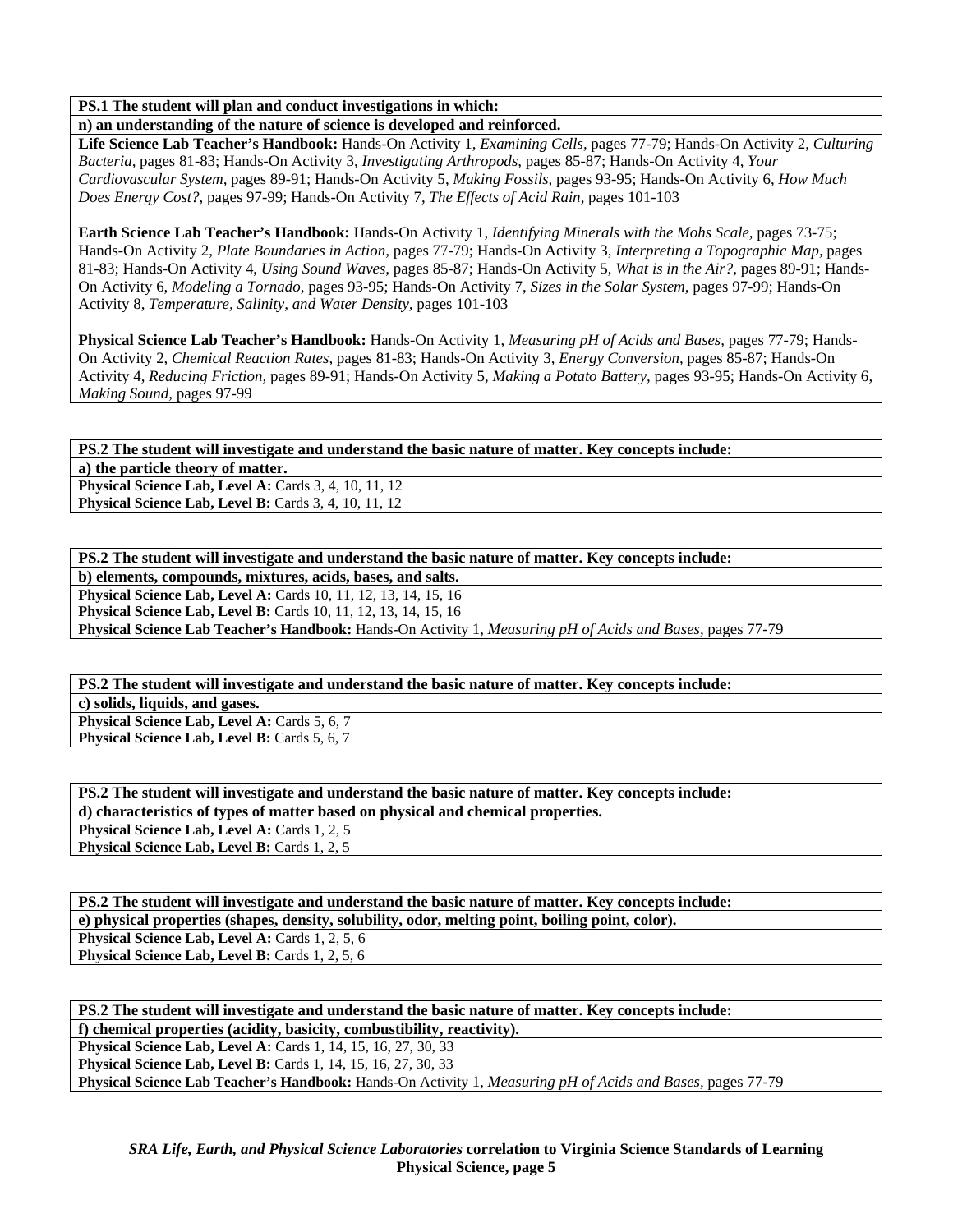**PS.3 The student will investigate and understand the modern and historical models of atomic structure. Key concepts include:** 

**a) the contributions of Dalton, Thomson, Rutherford, and Bohr in understanding the atom.** 

**Physical Science Lab, Level A: Cards 3, 7** 

**Physical Science Lab, Level B: Cards 3, 7** 

**PS.3 The student will investigate and understand the modern and historical models of atomic structure. Key concepts include:** 

**b) the modern model of atomic structure. Physical Science Lab, Level A:** Cards 21, 22, 23, 24, 25, 26

**Physical Science Lab, Level B:** Cards 21, 22, 23, 24, 25, 26

**PS.4 The student will investigate and understand the organization and use of the periodic table of elements to obtain information. Key concepts include:** 

**a) symbols, atomic number, atomic mass, chemical families (groups), and periods.** 

**Physical Science Lab, Level A: Cards 17, 18, 19, 20** 

**Physical Science Lab, Level B: Cards 17, 18, 19, 20** 

**PS.4 The student will investigate and understand the organization and use of the periodic table of elements to obtain information. Key concepts include:** 

**b) classification of elements as metals, metalloids, and nonmetals.** 

Physical Science Lab, Level A: Cards 18, 19, 20

Physical Science Lab, Level B: Cards 18, 19, 20

**PS.4 The student will investigate and understand the organization and use of the periodic table of elements to obtain information. Key concepts include:** 

**c) simple compounds (formulas and the nature of bonding). Physical Science Lab, Level A:** Cards 11, 22, 23, 24, 25, 31, 32 **Physical Science Lab, Level B:** Cards 11, 22, 23, 24, 25, 31, 32

**PS.5 The student will investigate and understand changes in matter and the relationship of these changes to the Law of Conservation of Matter and Energy. Key concepts include: a) physical changes. Physical Science Lab, Level A: Cards 5, 6, 8, 12, 13 Physical Science Lab, Level B:** Cards 5, 6, 8, 12, 13

**PS.5 The student will investigate and understand changes in matter and the relationship of these changes to the Law of Conservation of Matter and Energy. Key concepts include:** 

**b) nuclear reactions (products of fusion and fission and the effect of these products on humans and the environment).** 

Physical Science Lab, Level A: Card 34 Physical Science Lab, Level B: Card 34

**PS.5 The student will investigate and understand changes in matter and the relationship of these changes to the Law of Conservation of Matter and Energy. Key concepts include:** 

**c) chemical changes (types of reactions, reactants, and products; and balanced equations).** 

**Physical Science Lab, Level A: Cards 9, 27, 28, 29, 30, 31, 32** 

**Physical Science Lab, Level B:** Cards 9, 27, 28, 29, 30, 31, 32

**Physical Science Lab Teacher's Handbook:** Hands-On Activity 2, *Chemical Reaction Rates,* pages 81-83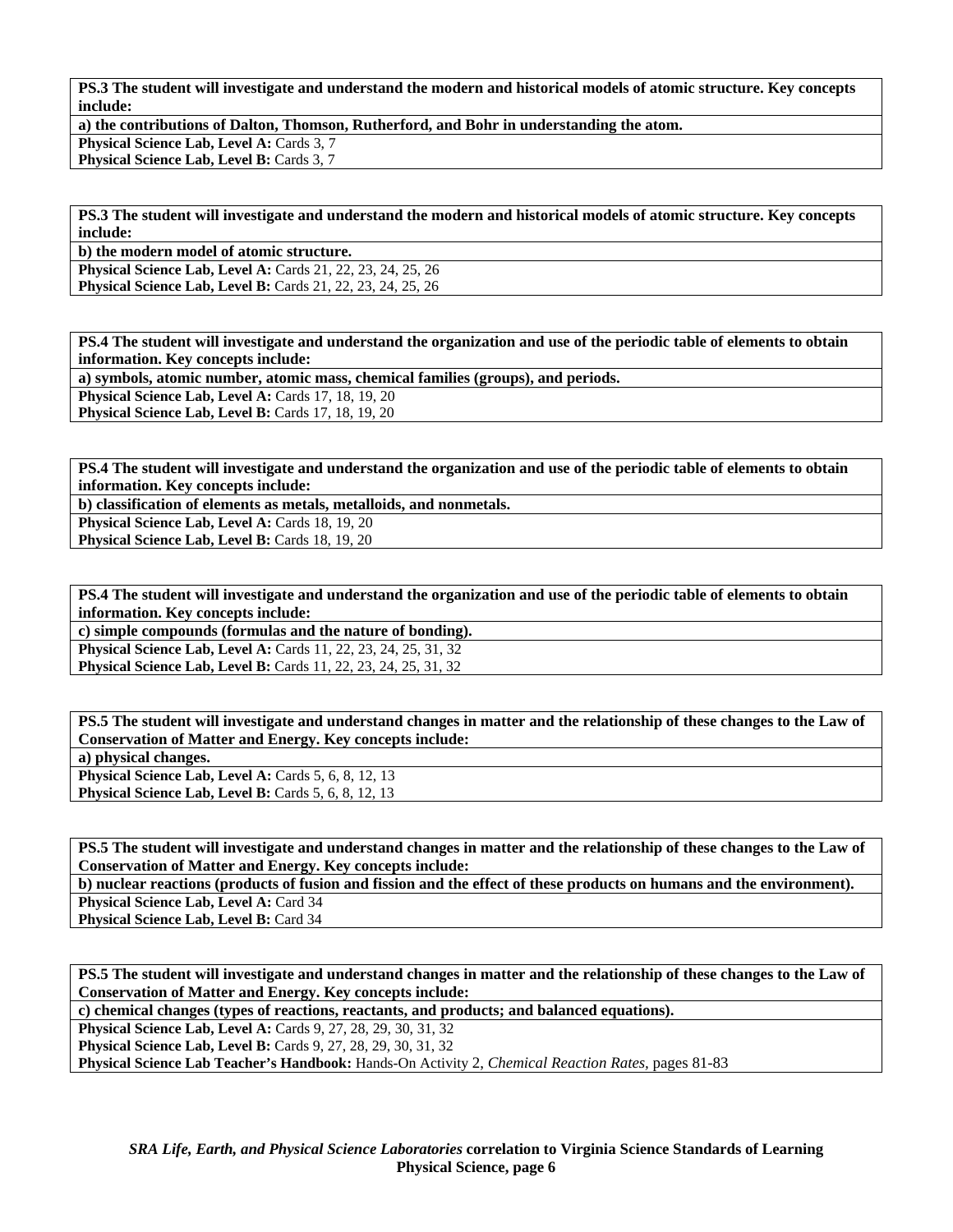**PS.6 The student will investigate and understand states and forms of energy and how energy is transferred and transformed. Key concepts include:** 

**a) potential and kinetic energy.** 

**Physical Science Lab, Level A: Cards 36, 37, 39, 40, 41, 42** 

**Physical Science Lab, Level B:** Cards 36, 37, 39, 40, 41, 42

**Physical Science Lab Teacher's Handbook:** Hands-On Activity 3, *Energy Conversion,* pages 85-87

**PS.6 The student will investigate and understand states and forms of energy and how energy is transferred and transformed. Key concepts include:** 

**b) mechanical, chemical, and electrical energy.** 

**Physical Science Lab, Level A:** Cards 41, 45, 66, 67, 68, 69, 70 **Physical Science Lab, Level B:** Cards 41, 45, 66, 67, 68, 69, 70 **Physical Science Lab Teacher's Handbook:** Hands-On Activity 5, *Making a Potato Battery,* pages 93-95

**PS.6 The student will investigate and understand states and forms of energy and how energy is transferred and transformed. Key concepts include:** 

**c) heat, light, and sound.** 

**Physical Science Lab, Level A: Cards 42, 43, 44, 77, 90 Physical Science Lab, Level B: Cards 42, 43, 44, 77, 90 Physical Science Lab Teacher's Handbook:** Hands-On Activity 6, *Making Sound,* pages 97-99

**PS.7 The student will investigate and understand temperature scales, heat, and heat transfer. Key concepts include: a) Celsius and Kelvin temperature scales and absolute zero.**  Physical Science Lab, Level A: Cards 42, 43 **Physical Science Lab, Level B: Cards 42, 43** 

**PS.7 The student will investigate and understand temperature scales, heat, and heat transfer. Key concepts include: b) phase change, freezing point, melting point, boiling point, vaporization, and condensation. Physical Science Lab, Level A: Cards 6, 42, 43** Physical Science Lab, Level B: Cards 6, 42, 43

**PS.7 The student will investigate and understand temperature scales, heat, and heat transfer. Key concepts include: c) conduction, convection, and radiation. Physical Science Lab, Level A: Card 43 Physical Science Lab, Level B: Card 43** 

**PS.7 The student will investigate and understand temperature scales, heat, and heat transfer. Key concepts include: d) applications of heat transfer (heat engines, thermostats, refrigeration, and heat pumps). Physical Science Lab, Level A: Cards 42, 43** Physical Science Lab, Level B: Cards 42, 43

**PS.8 The student will investigate and understand characteristics of sound and technological applications of sound waves. Key concepts include:** 

**a) wavelength, frequency, speed, and amplitude.**  Physical Science Lab, Level A: Cards 77, 78 Physical Science Lab, Level B: Cards 77, 78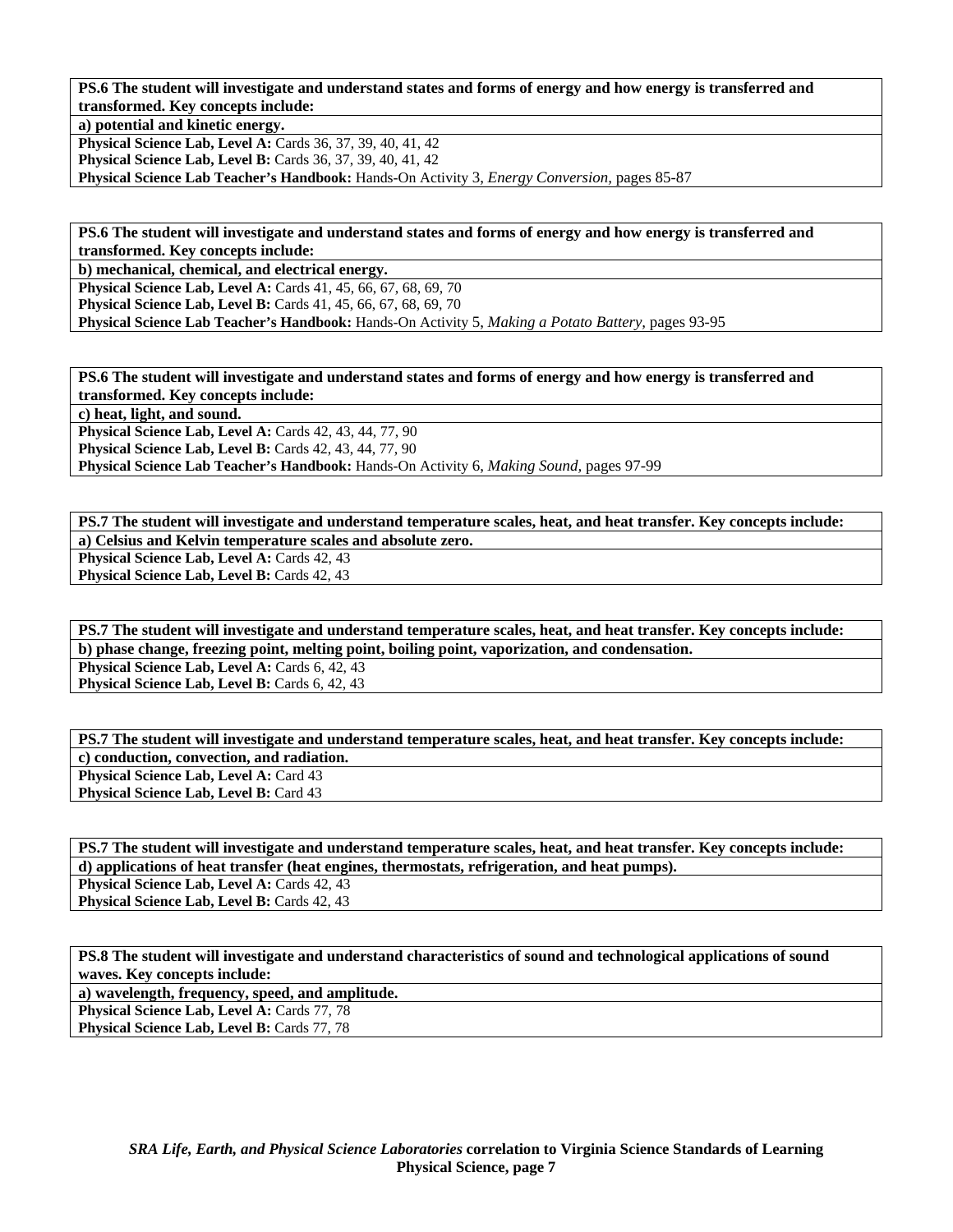# **PS.8 The student will investigate and understand characteristics of sound and technological applications of sound waves. Key concepts include: b) resonance.**

This concept is not covered.

**PS.8 The student will investigate and understand characteristics of sound and technological applications of sound waves. Key concepts include:** 

**c) the nature of mechanical waves.** 

Physical Science Lab, Level A: Cards 42, 43

**Physical Science Lab, Level B: Cards 42, 43** 

**PS.8 The student will investigate and understand characteristics of sound and technological applications of sound waves. Key concepts include: d) technological applications of sound.**  Physical Science Lab, Level A: Cards 79, 80, 81 Physical Science Lab, Level B: Cards 79, 80, 81

**PS.9 The student will investigate and understand the nature and technological applications of light. Key concepts include:** 

**a) the wave behavior of light (reflection, refraction, diffraction, and interference). Physical Science Lab, Level A: Cards 85, 86, 87, 88** Physical Science Lab, Level B: Cards 85, 86, 87, 88

**PS.9 The student will investigate and understand the nature and technological applications of light. Key concepts include:** 

**b) images formed by lenses and mirrors.**  Physical Science Lab, Level A: Cards 86, 87 Physical Science Lab, Level B: Cards 86, 87

**PS.9 The student will investigate and understand the nature and technological applications of light. Key concepts include:** 

**c) the electromagnetic spectrum.** 

**Physical Science Lab, Level A: Cards 82, 83, 84, 85 Physical Science Lab, Level B: Cards 82, 83, 84, 85** 

**PS.10 The student will investigate and understand scientific principles and technological applications of work, force, and motion. Key concepts include:** 

**a) speed, velocity, and acceleration.** 

**Physical Science Lab, Level A: Cards 51, 52 Physical Science Lab, Level B: Cards 51, 52** 

**PS.10 The student will investigate and understand scientific principles and technological applications of work, force, and motion. Key concepts include: b) Newton's laws of motion. Physical Science Lab, Level A: Card 55** 

**Physical Science Lab, Level B: Card 55**